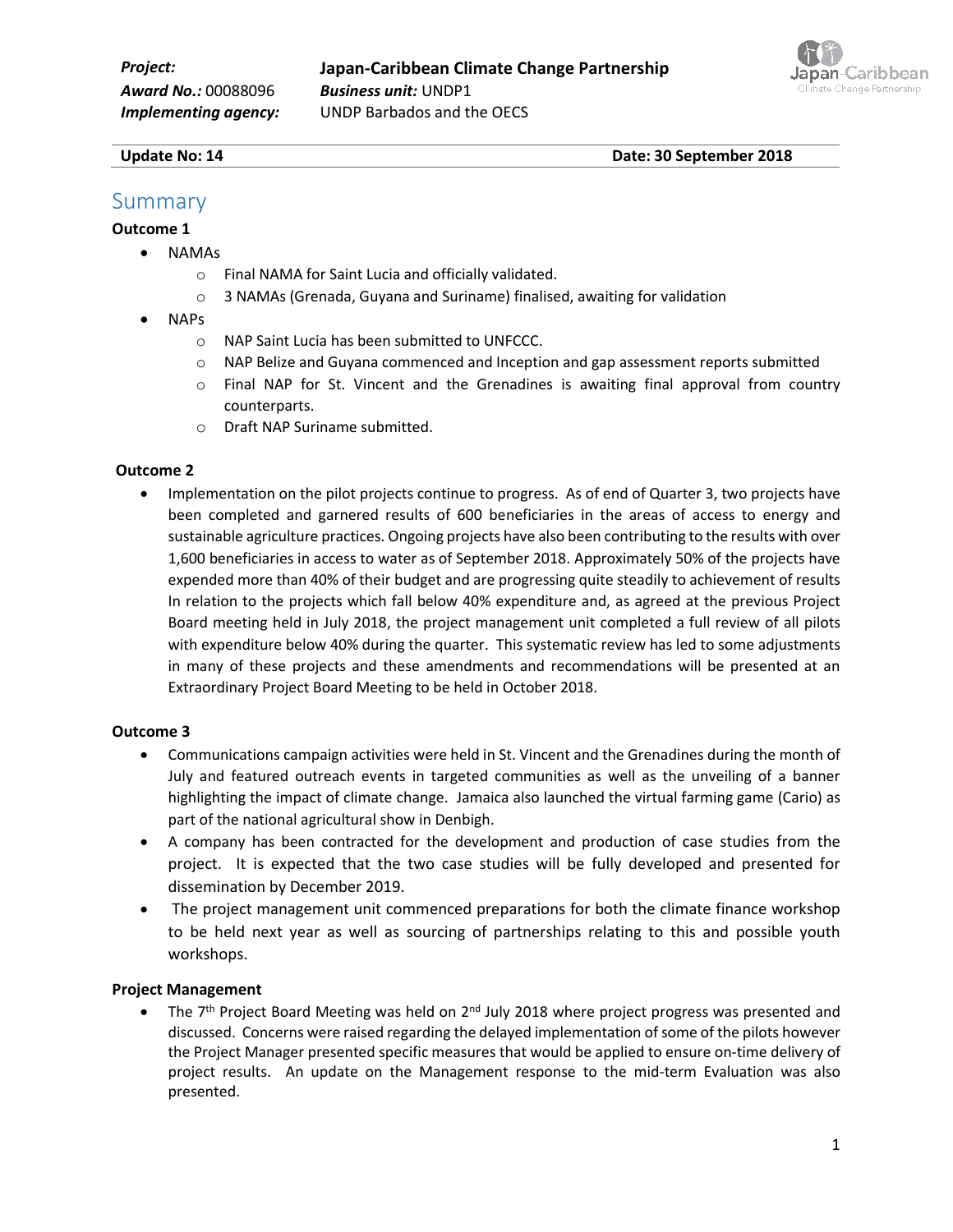

#### **A detailed status of each Outcome is as follows:**

Outcome 1 - *NAMAs and NAPs to promote alternative low-emission and climate-resilient technologies that can support energy transformation and adaptation in economic sectors are formulated and institutionalised*

#### NAP Development

The NAP for Saint Lucia has been submitted to the UNFCCC in September 2018 and is now registered in the official global NAP repository. St. Vincent's NAP is currently awaiting official country approval.

The draft NAP was submitted for Suriname and the final consultation will be held in November 2018.

The NAP in Belize and Guyana were restarted in July 2018. Inception reports and Gap assessment reports were submitted for both countries in September 2018.

In Jamaica, the project has supported the development of Standard Operating Procedures (SOP) to formalise the functions of the Climate Change Focal Point Network (CCFPN) by the National Coordination Officer. This will guide the operations of the inter-agency network for national adaptation action.

The National Coordination Office in Jamaica also coordinated various activities such as national NAP focus gender analysis exercise<sup>1</sup> organised by the NAP Network and Technology Needs Assessment (TNA) workshop organised by UN Environment where members of the CCCFPN would have participated.

| Country       | <b>Status</b>                                                                                                                                  | % progress (work completed) |
|---------------|------------------------------------------------------------------------------------------------------------------------------------------------|-----------------------------|
| <b>Belize</b> | The inception report was finalized. The Gap assessment<br>report was drafted. The first consultation workshop will<br>be held in October 2018. | 14%                         |
| Guyana        | The inception report and Gap assessment report were<br>drafted. The first consultation workshop will be held in<br>October 2018.               | 0%                          |
| Saint Lucia   | The Final NAP and Sectoral Adaptation Strategies and<br>Action Plans (SASAP) were validated and was also<br>submitted to UNFCCC                | 100%                        |

<sup>1</sup> Goals of the Exercise include:

l

*<sup>1.</sup> To come to a common understanding of gender and climate change adaptation issues in the Jamaican and OECS contexts*

*<sup>2.</sup> To discuss challenges and opportunities related to integration of gender considerations in adaptation planning and action*

*<sup>3.</sup> To identify next steps for integrating gender considerations in Jamaica's NAP process and outline workplans for inclusion in OECS NAPs*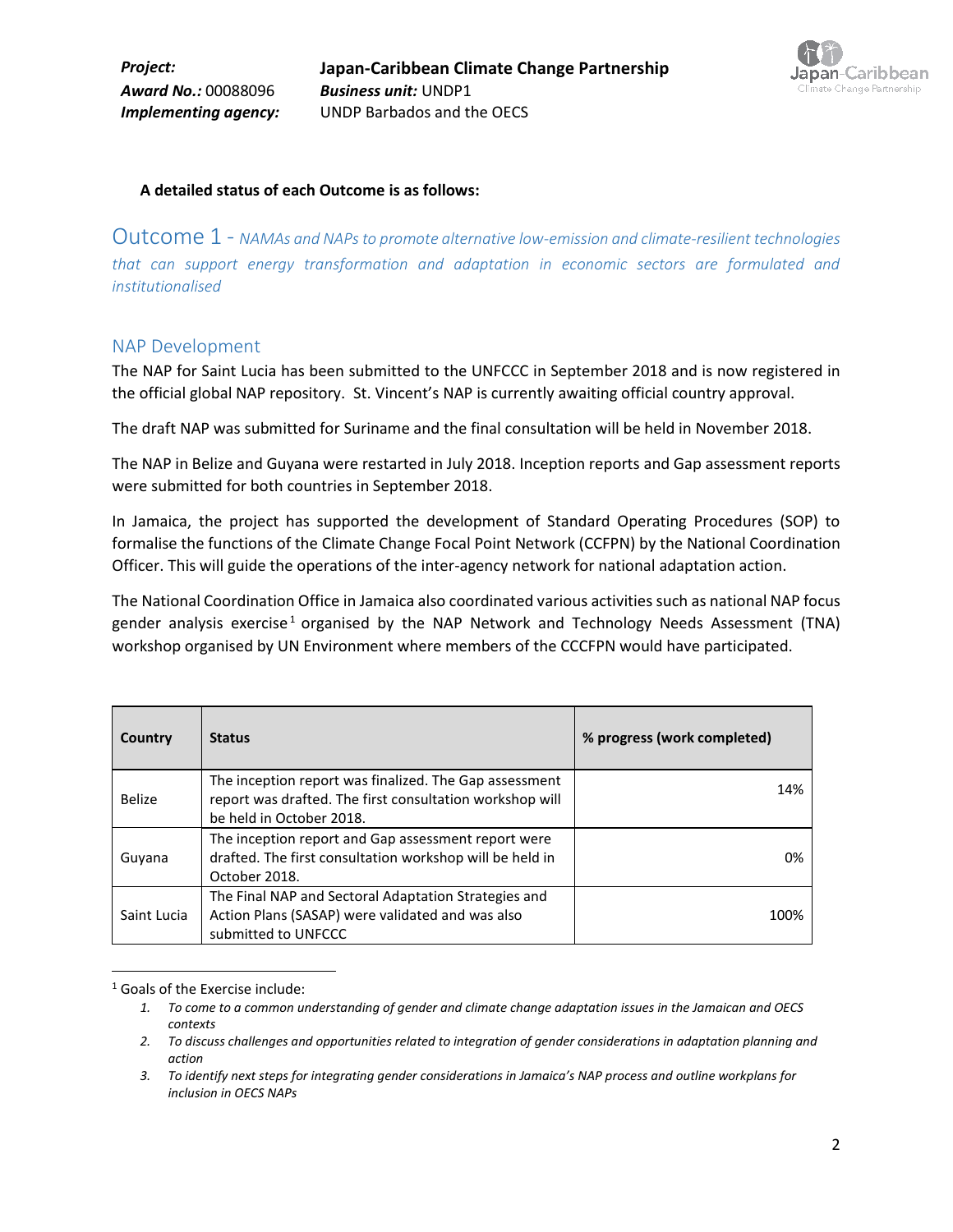| <i>Project:</i>            | Japan-Caribbean Climate Change Partnership |
|----------------------------|--------------------------------------------|
| <b>Award No.: 00088096</b> | <b>Business unit: UNDP1</b>                |
| Implementing agency:       | UNDP Barbados and the OECS                 |



#### NAMA Development

The Final NAMA document for Saint Lucia was approved and endorsed this quarter.

The Final NAMA for Grenada, Guyana and Suriname have been finalised and awaiting for validation.

The standardised Baseline – grid emission factors for Guyana was also approved in September 2018.

The data collection report for St. Vincent and the Grenadines was received for input in the emission modelling which will inform the Draft NAMA report. The draft NAMA was submitted with baseline emissions data and is currently being reviewed. This should be validated in the next quarter (Q4).

The data collection report was also received for Belize, with which the emission baseline will be calculated in the next quarter (Q4).

See table below for progress update on the NAMA Development for each country.

| Country                              | <b>Status</b>                                                                                                                                                    | % progress (deliverable) |
|--------------------------------------|------------------------------------------------------------------------------------------------------------------------------------------------------------------|--------------------------|
| Belize                               | Data collection report received.                                                                                                                                 | 40%                      |
| Grenada                              | The final NAMA has been approved and submitted for<br>validation.                                                                                                | 100%                     |
| Guyana                               | The final NAMA has been approved and submitted for<br>validation.                                                                                                | 100%                     |
| Saint Lucia                          | NAMA has been validated                                                                                                                                          | 100%                     |
| St. Vincent<br>and the<br>Grenadines | Draft NAMA with baseline emission data has been<br>submitted and is currently being reviewed. The final<br>stakeholder consultation scheduled for November 2018. | 83%                      |
| Suriname                             | The final NAMA has been approved and submitted for<br>validation.                                                                                                | 100%                     |
| Jamaica                              | Consultant to collect relevant data was contracted.                                                                                                              | 40%                      |

**pan**-Caribbean ate Change Partnership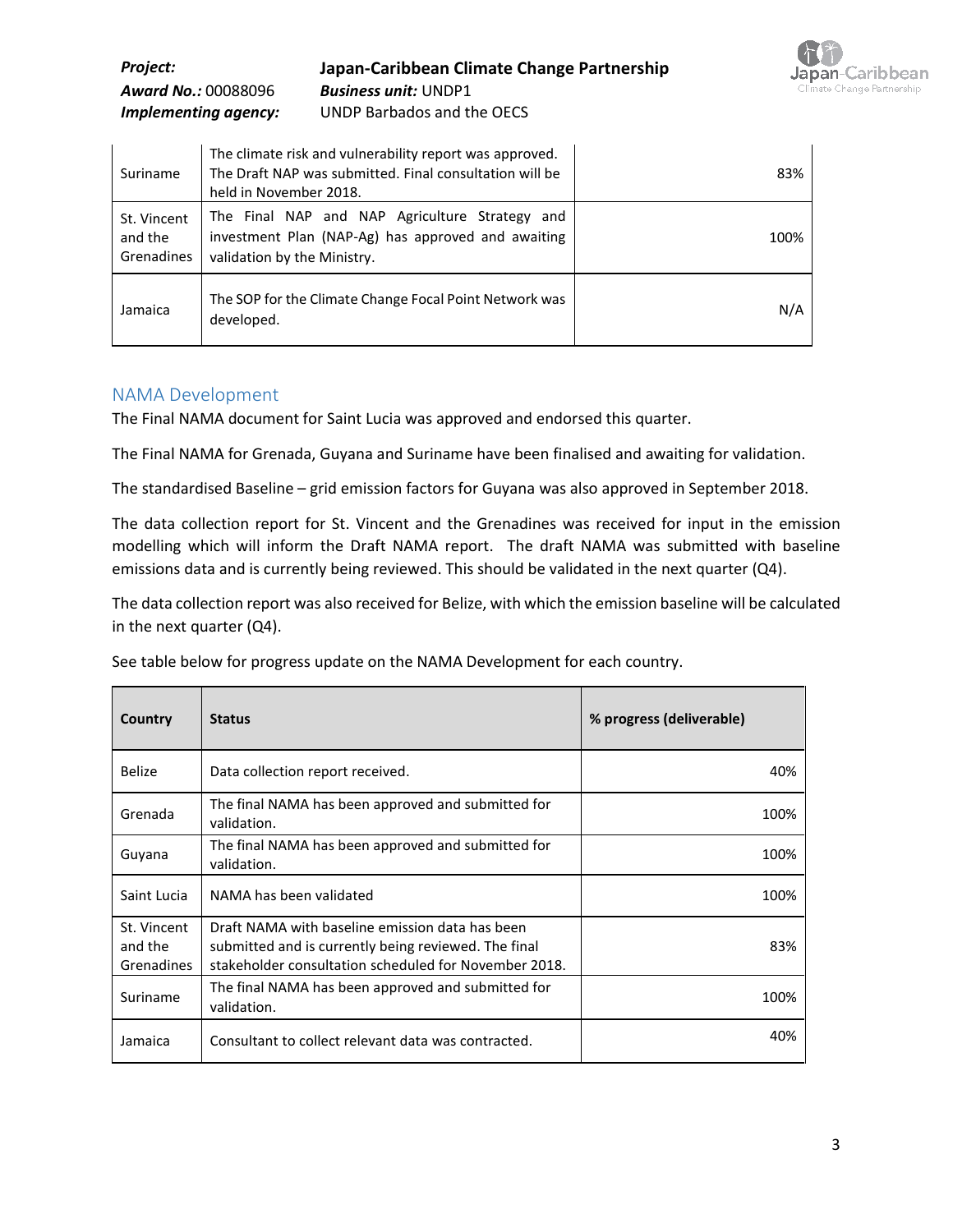

Standardised Baseline for NAMAs

Due to delays in the collection of the data for the standardised baseline the training has been postponed to the first quarter of 2019. The emission modelling for St. Vincent has concluded and SBL calculations for Belize will be initiated during this quarter.

General Results for Outcome 1 are highlighted in the below (excerpt from Results Framework and Monitoring Tool)

| Indicator                                                                                                                                                                                                                                                                                     | 2018                                                                                                                         |                                                              | <b>Cumulative</b><br><b>Results</b>                                                                                                                                                                                                           | End of project<br>target                                                                                                                                                       |
|-----------------------------------------------------------------------------------------------------------------------------------------------------------------------------------------------------------------------------------------------------------------------------------------------|------------------------------------------------------------------------------------------------------------------------------|--------------------------------------------------------------|-----------------------------------------------------------------------------------------------------------------------------------------------------------------------------------------------------------------------------------------------|--------------------------------------------------------------------------------------------------------------------------------------------------------------------------------|
|                                                                                                                                                                                                                                                                                               | Q3 - Results                                                                                                                 | <b>Details</b>                                               |                                                                                                                                                                                                                                               |                                                                                                                                                                                |
| 1A. Number of countries where<br>implementation<br>of<br>comprehensive measures - plans,                                                                                                                                                                                                      | 1 country with<br><b>NAMA</b><br>(validated)                                                                                 | Saint Lucia                                                  | 4 countries with<br>final<br><b>NAMAs</b><br>(GND; GUY; SLU;                                                                                                                                                                                  | 6 countries with<br>developed<br>and<br>validated NAMAs                                                                                                                        |
| strategies, policies, programmes<br>and budgets - to achieve low-                                                                                                                                                                                                                             | 3<br>countries                                                                                                               | Grenada,<br>Guyana,                                          | SUR)<br>(1)<br>country                                                                                                                                                                                                                        | (supported under<br>this initiative)                                                                                                                                           |
| emission and climate-resilient<br>development objectives<br>have<br>improved (SP1.4.2)                                                                                                                                                                                                        | with<br>Final<br><b>NAMA</b><br>(awaiting                                                                                    | Suriname                                                     | validated SLU)                                                                                                                                                                                                                                |                                                                                                                                                                                |
|                                                                                                                                                                                                                                                                                               | validation)                                                                                                                  | St. Vincent                                                  |                                                                                                                                                                                                                                               |                                                                                                                                                                                |
|                                                                                                                                                                                                                                                                                               | 1 country with<br>Draft NAMA                                                                                                 |                                                              |                                                                                                                                                                                                                                               |                                                                                                                                                                                |
| 1B. Number of countries with<br>reduction<br>and/or<br>disaster<br>integrated disaster reduction and<br>adaptation plans (disaggregated<br>by gender responsiveness), and<br>dedicated<br>institutional<br>frameworks<br>multi-<br>and<br>stakeholder<br>coordination<br>mechanisms (SP5.2.1) | $\Omega$                                                                                                                     |                                                              | 8 countries with<br>increased<br>capacity<br>to<br>develop<br>adaptation plans<br><b>Workshops on NAMAs</b><br>in BEL; GRN; GUY; SLU;<br>$SVG$ ; $SUR - 6$ countries<br>(155 persons trained)<br>NAP Assemblies $-8$<br>countries represented | 8 countries with<br>increased capacity<br>develop<br>to<br>adaptation plans                                                                                                    |
| 1C. Number of national/sub-<br>national development and key<br>sectoral<br>plans that explicitly<br>address disaster and/or climate<br>risk<br>management<br>being<br>implemented, disaggregated by<br>which<br>those<br>are<br>gender<br>responsive                                          | 1 country with<br><b>NAP</b><br>(validated)<br>1 country with<br>NAP (awaiting<br>validation)<br>1 country with<br>Draft NAP | Saint Lucia<br>St. Vincent and<br>the Grenadines<br>Suriname | 2 countries with<br>Final NAPs (SLU;<br>SVG)<br>(1)<br>country<br>validated - SLU)                                                                                                                                                            | 5 countries have<br>country approved<br>NAPs or NAP Road<br>which<br>Maps,<br>explicitly address<br>disaster<br>and<br>climate<br>risk<br>resilience<br>and<br>gender impacts. |

Outcome 2 - *Selected mitigation and adaptation technologies transferred and adopted for low emission and climate resilient development in the Caribbean*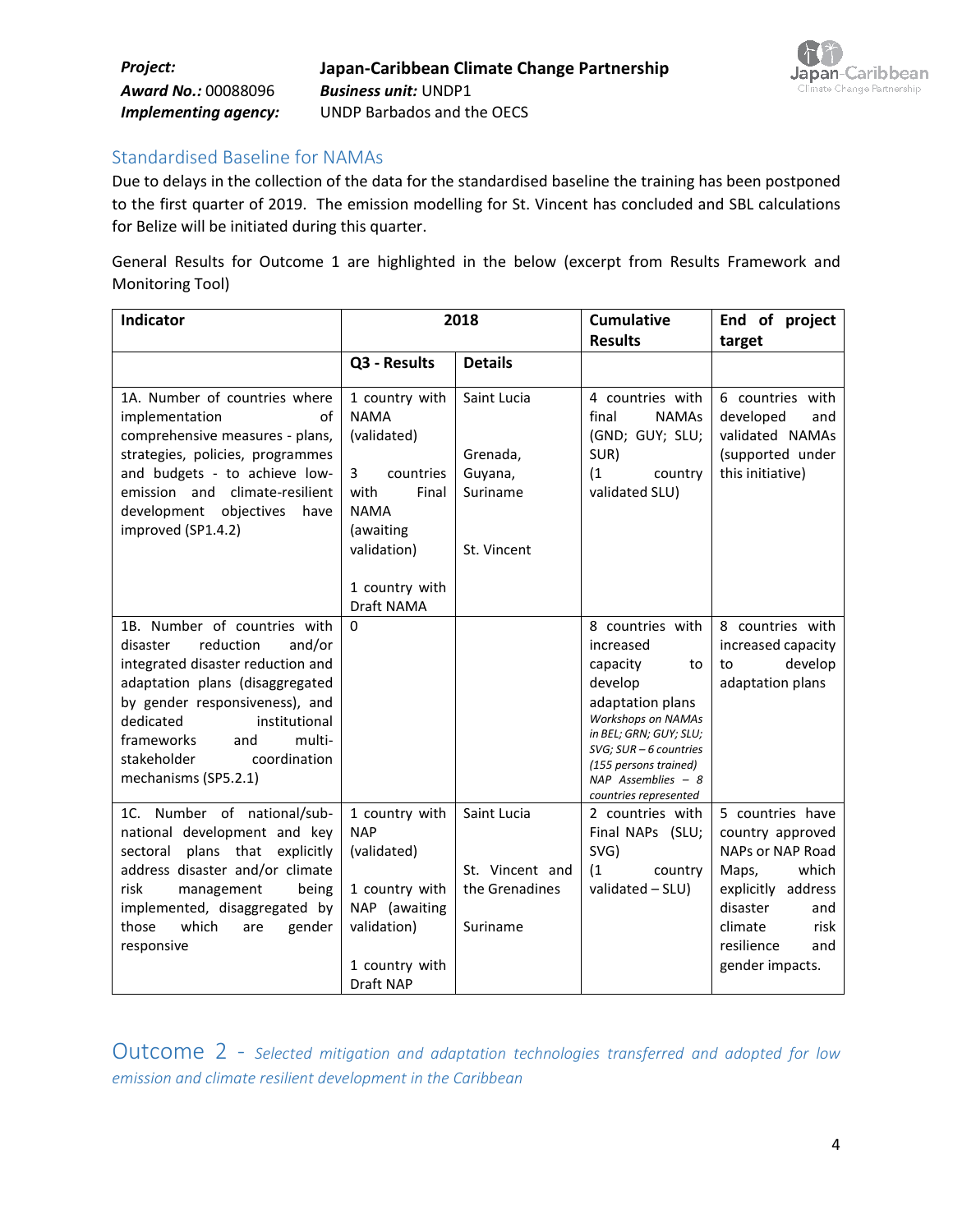

#### Status of Pilot Project Implementation

The project continues to gather results from the pilot projects. Under the Outcome results, the project currently has a positive variation of +180% for targets relating to area of farmland where climate smart agriculture technologies have been adopted and more than 200% positive variation for number of sites implementing climate adaptation and sustainable production methods. (see Outcome results in excerpt from RF below)

Two pilot projects in Suriname, SU6-"[Women empowerment & renewable solar energy pilot project](http://www.bb.undp.org/content/barbados/en/home/presscenter/articles/2018/equipment-handed-over-in-j-cccp-renewable-solar-energy-project.html)" and SU5-"[Everyday food; growing vegetables no matter what weather](http://www.bb.undp.org/content/barbados/en/home/presscenter/articles/2018/-eight-thousand-discarded-plastic-bottles-repurposed-in-sustaina.html)" were completed in this quarter. The aforementioned (SU6) project has improved access to energy for over 400 residents in a remote area of Suriname (Tepu). The PV system installed has the capacity of 21 KWh and will provide the village with reliable, stable electricity on a consistent basis. The SU5 project contributed to the sustainable agriculture outcomes and is intended to ultimately positively impact food security. Approximately ¼ of a hectare has been planted utilising smart agricultural methods at 4 sites and there are some 200 beneficiaries from this project. (see links for further details)

As of 30<sup>th</sup> September 2018, 17 pilots have expended over 40% of their budget. The scope and support for these projects have been adjusted and, as such, 90% of these projects remain on track to be completed by June 2019. Progress as it relates to achievement of milestones and therefore progress toward targets remain steady with some of these projects already contributing to Outcomes relating to access to water (such as JM1-Clarendon which has increased storage capacity for potable water by 30,000 gallons with over 1,200 persons benefitting from this intervention thus far).

The project continues to closely monitor and re-assess some of the "behind schedule" projects. The projects with significant delays have been reviewed and their scope has been reduced. Targets however will remain similar to the original targets and should garner the expected impact.

Please see Annex 1 Status of Expenditure Pilot Project for a snapshot of progress as it relates to expenditure. Pleas also view excerpt from Results matrix as it relates to Outcome 2 directly below for overview on results as of 30 September 2018.

| <b>Indicator</b>                                                                                                                                                                                                                              |              | 2018                                                                                                                                                                                        | <b>Cumulative</b><br><b>Results</b> | End of project target                                                                                               |
|-----------------------------------------------------------------------------------------------------------------------------------------------------------------------------------------------------------------------------------------------|--------------|---------------------------------------------------------------------------------------------------------------------------------------------------------------------------------------------|-------------------------------------|---------------------------------------------------------------------------------------------------------------------|
|                                                                                                                                                                                                                                               | Q3 - Results | <b>Details</b>                                                                                                                                                                              |                                     |                                                                                                                     |
| 2A. Number of agriculture sites   8<br>implementing<br>climate<br>adaptation<br>and sustainable<br>production methods which<br>diversify<br>expand or<br>the<br>productive base based on the<br>use of sustainable production<br>technologies |              | B1-Climate Smart 2 farms-<br>Elridgeville and Valley of<br>Peace ; SV3-IICA - 4 farms<br>(VINSAVE;<br>Butler;<br>Richards; Lewis ; SU4-<br>ChildrenHome - 2 sites<br>336m2/0.08acres/0.03ha | 109                                 | 50<br>agricultural<br>sites<br>implementing<br>climate<br>adaptation<br>and<br>sustainable<br>production<br>methods |

#### **Outcome 2 Results – Quarter 3**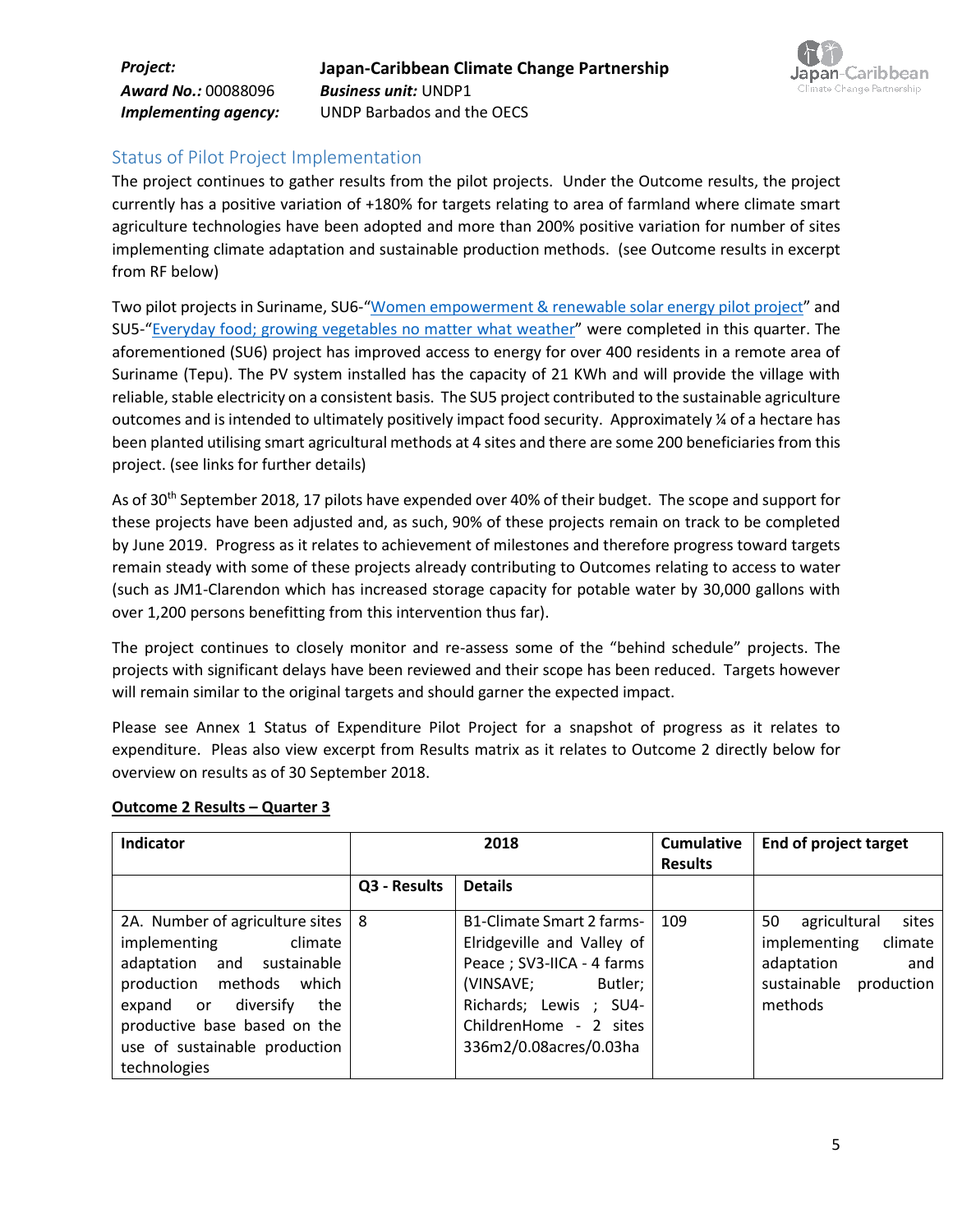#### *Project:* **Japan-Caribbean Climate Change Partnership** *Award No.:* 00088096 *Business unit:* UNDP1 *Implementing agency:* UNDP Barbados and the OECS



| 2B. Number of people with<br>improved access to water that<br>meets international drinking<br>standards with %<br>female-<br>headed households benefitting<br>from this access | 1,299<br>35% female<br>headed<br>households | JM1-Clarendon<br>(Richmond Park)                                                                                                                                                                                                                                          | 1,669<br>people<br>$(1,299+370)$ | 3,000<br>people<br>with<br>improved<br>access<br>to<br>water with 40%<br>0f<br>female-headed<br>households benefitting<br>from this access                   |
|--------------------------------------------------------------------------------------------------------------------------------------------------------------------------------|---------------------------------------------|---------------------------------------------------------------------------------------------------------------------------------------------------------------------------------------------------------------------------------------------------------------------------|----------------------------------|--------------------------------------------------------------------------------------------------------------------------------------------------------------|
| 2C. Area of farmland where<br>climate<br>agriculture<br>smart<br>technologies<br>have<br>been<br>adopted (e.g. reduced tillage,<br>permanent crop cover etc.)                  | 0.53                                        | <b>B1-Climate</b><br>$\overline{2}$<br>Smart<br>acres/0.8 ha (2 farms-<br>Elridgeville and Valley of<br>Peace); SV3-IICA - 4 farms<br>(VINSAVE;<br>Butler;<br>Richards; Lewis - 0.14ha;<br>SU4-ChildrenHome - 2<br>sites<br>336m2/0.08acres/0.03ha;<br>$SU5-PET - 0.36ha$ | 10.05ha                          | 5ha of farmland where<br>climate<br>smart<br>agriculture technologies<br>have been adopted (e.g.<br>reduced<br>tillage,<br>permanent crop cover<br>etc.      |
| 2D. Area of farmland with<br>adaptive and improved grazing<br>techniques                                                                                                       | $\Omega$                                    | These projects have not<br>started<br>implementation<br>as yet                                                                                                                                                                                                            | $\mathbf 0$                      | 2ha of grazing area with<br>adaptive and improved<br>grazing techniques                                                                                      |
| 2E. Number of communities<br>where<br>sector-specific<br>risk<br>reduction measures are being<br>implemented disaggregated by<br>urban and rural areas                         | 5                                           | D6-Watertruck - 5 most<br>vulnerable parishes of St.<br>Andrew, St David, St Paul,<br>St Patrick and St. Joseph                                                                                                                                                           | 9                                | 15<br>communities<br>implementing<br>risk<br>reduction<br>measures,<br>disaggregated<br>by<br>urban/rural area                                               |
| 2F. Number of people with<br>improved access to energy with<br>% of female-headed households<br>benefitting from<br>improved<br>access to energy                               | $\mathbf 0$                                 |                                                                                                                                                                                                                                                                           | 421                              | 2,000<br>people<br>with<br>improved<br>access<br>to<br>energy with 40%<br>0f<br>female-headed<br>households benefitting<br>from improved access to<br>energy |

### Implementation of the Pilot Projects

#### *Belize*

#### **Sustainable agriculture in climate smart landscapes (B1)**

A five-day training course on Digital Elevation Model (DEM) and the manipulation of geospatial data, with emphasis on the techniques and methodology for managing the downscaled topographic contour maps was held on July 2-6, 2018. A total of 21 officers (5 Women and 16 Men) from various Government Ministries, Non-governmental organizations and academia attended the training.

The Farmers field school trainings continued at Valley of Peace and farmers were trained on Integrated Pest & Disease Management, preparation of Bio fertilizers, composting using spoiled cabbage, farmer organization, leadership and team work, marketing and on financial literacy. Trainings were also ongoing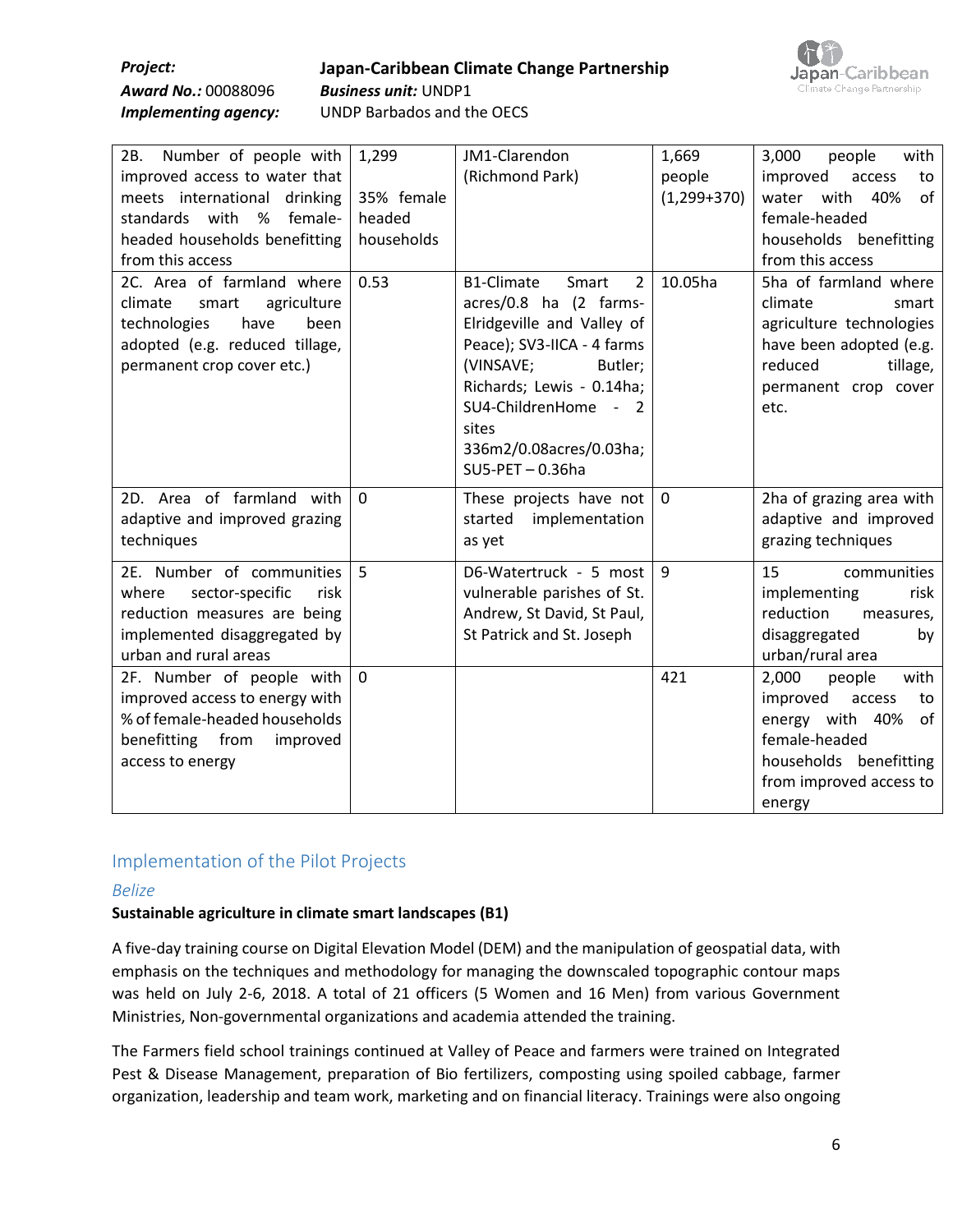

at Yo Creek Demonstration Site, where farmers and students were trained on organic fertilizers, precision irrigation, pasture management, effect of climate change in beekeeping, and on silage & molasses urea block. Seed funding was provided to 20 farmers where pasture grass seeds were purchased and distributed to these 20 farmers to establish a total of 100 Acres of pasture.

10 farmers from the Indian Creek and Toledo districts also attended training at Eldridgeville which focused on seedlings, benefits and proper use and installation of irrigation systems and bokashi making.

A 10 meters resolution analysis collection maps was submitted by CATHALAC and is currently under review by the National Technical Lead.

Stakeholder consultation meetings were held in August 2018 and the first draft of the Drafting Instructions for Legislative drafting of Regulations for the implementation of the National Integrated Water Resources Act (NIWRA) was presented at a Stakeholder Consultation Workshop held on September 5, 2018. Based on feedback obtained at the consultation workshop, a second draft of the Drafting Instructions was developed and is currently under review by the National Technical Lead.

#### *Dominica*

The water truck was officially received by the government of Dominica in September 2018. A handover ceremony is planned for October 2018 and all parties have reported their gratification with the truck and have further reported that the truck is a first of its kind in Dominica. The D5-DCHS project completed approximately 60%. The green house should be delivered by Q4 as well and planting would commence in Q1 2019. D1-Bagatelle has completed approximately and 70% of all works. Works relating to the construction of the intake and distribution system will commence in the next quarter. The CO team has procured and sent in equipment for the D2-Morne Prosper project. The proponent remains committed to project delivery and has confirmed or approved the commencement of all outstanding procurement and further works. It should be noted that there is now a technical expert on board and will be facilitating the management of the implementation for both the D2 and D5 projects. This is expected to assist with significantly advancing these projects. The D4-Morne Rachette project continues to be delayed and decisions as to its continuation 'as is' will be made at the beginning of Q4 following the planned mission to Dominica by the technical team.

#### *Grenada*

Please note project specific details below:

| <b>Project Code</b>   | <b>Details</b>                                                                                                                                                      |
|-----------------------|---------------------------------------------------------------------------------------------------------------------------------------------------------------------|
| GN1-Water-Hospital    | Work continues on the Gazebo roof at the Belair Hospital. Procurement<br>process to begin for material for bathroom retrofit and water quality<br>testing training. |
| GN2-Cistern-Grand Bay | Cistern refurbishment completed. Water quality testing training merged<br>with that of GN1                                                                          |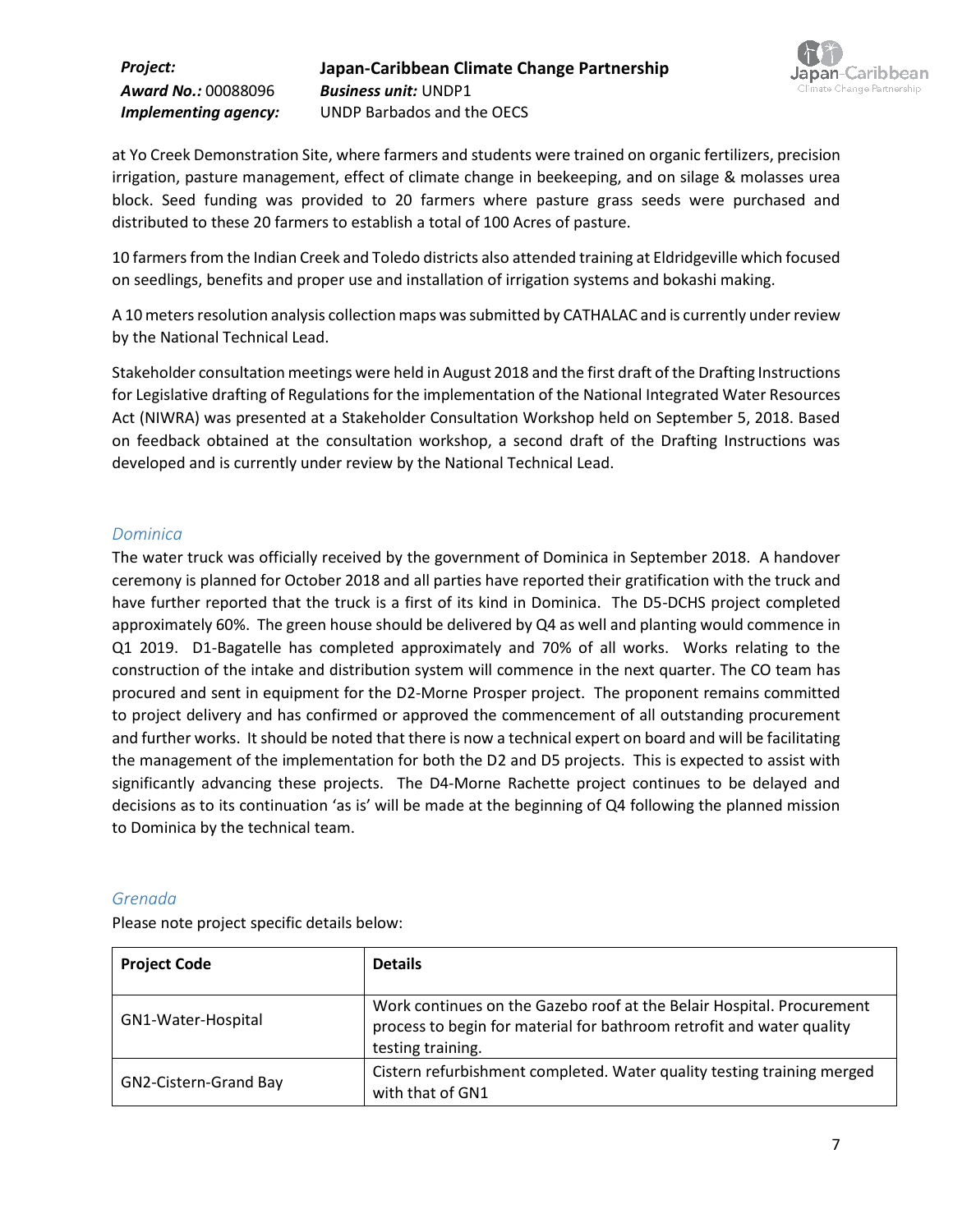| Project:<br><b>Award No.: 00088096</b><br><b>Implementing agency:</b> | Japan-Caribbean Climate Change Partnership<br><b>Japan</b> -Caribbean<br>Climate Change Partnership<br><b>Business unit: UNDP1</b><br><b>UNDP Barbados and the OECS</b>                                                                                                                                                                                                                                               |
|-----------------------------------------------------------------------|-----------------------------------------------------------------------------------------------------------------------------------------------------------------------------------------------------------------------------------------------------------------------------------------------------------------------------------------------------------------------------------------------------------------------|
| GN5-Mirabeau                                                          | Proponents have almost completed work on the drainage activities on the<br>farm. LOA with MoA for transfer of funds to support the RWH system<br>installation in progress. Greenhouse procurement completed; proponents<br>awaiting shipment                                                                                                                                                                          |
| GN6-Water-Chambord                                                    | Greenhouse procurement completed and Water Demand Study started.<br>GoG through the MoA to survey and divide lots for farmers by Nov 2018.<br>Survey will determine appropriate site (area) for pilot project<br>demonstration.                                                                                                                                                                                       |
| <b>GN7-Pasture and Paddocking</b>                                     | Work on Barn has commenced-structure is 10% completed. Contract<br>awarded for Paddock fencing set up. Work to commence of fencing by<br>October 29th. Procurement of seed specie ongoing. Procurement for<br>training component to begin before the end of Q4 2018                                                                                                                                                   |
| <b>GN8-Bacolet Aquaponics</b>                                         | Hydroponics consultant on board. All items for hydroponics system<br>purchase and awaiting set up - carded for completion by Q4 2018.<br>greenhouse procurement completed. Proponents to inform of date for<br>study tour, which should take place by the beginning of Q2 2019                                                                                                                                        |
| <b>GN9-St Andrews School</b>                                          | Quotes received for RWH System and Poultry Unit construction.<br>Procurement has started for the acquisition of a "turn-key" Aquaponics<br>system. this phase should be completed by the end of Q4 2018                                                                                                                                                                                                               |
| GN11-La Sagesse                                                       | Procurement for civil works contractor, office rental and administrative<br>assistant almost completed. Civil works contract will cover 90% of the<br>project activities. Works supervisor contracted and procurement for<br>office equipment about to begin. Training component of project should<br>commence in Q1 of 2019 - pending the development of TOR and<br>commencement of necessary procurement processes. |

#### *Guyana*

GY1-Water project continues to be severely delayed, however the scope has been reduced to accommodate these delays and ensure that some results can be collected before project wrap-up. A technical expert was contracted to oversee the implementation of the planned activity and further provide oversight of the project. GY2-Bartica is progressing with the PV systems at the school being installed during the quarter. This should be finalised by the beginning of Q4 and procurement of street lighting should also commence in that period. Concerns relating to placement and timelines are currently being addressed and the project remains on schedule to have all activities completed by June 2019.

#### *Jamaica*

All three pilot projects are under implementation. Key achievements/updates for the quarter are summarised below:

| Project Code  | <b>Details</b>                                                                       |
|---------------|--------------------------------------------------------------------------------------|
| JM1-Clarendon | The catchment tank at the Richmond park area is completed and is being used by the   |
|               | community for domestic purposes based on the conclusion of the following activities, |
|               | that is, repair catchment area, bushing, clean and repair tank, repair broken walls, |
|               | painting, fence, cistern - June 10,2018. The sanitisation process is completed and   |
|               | the tank is currently being used for drinking and other domestic purposes. The       |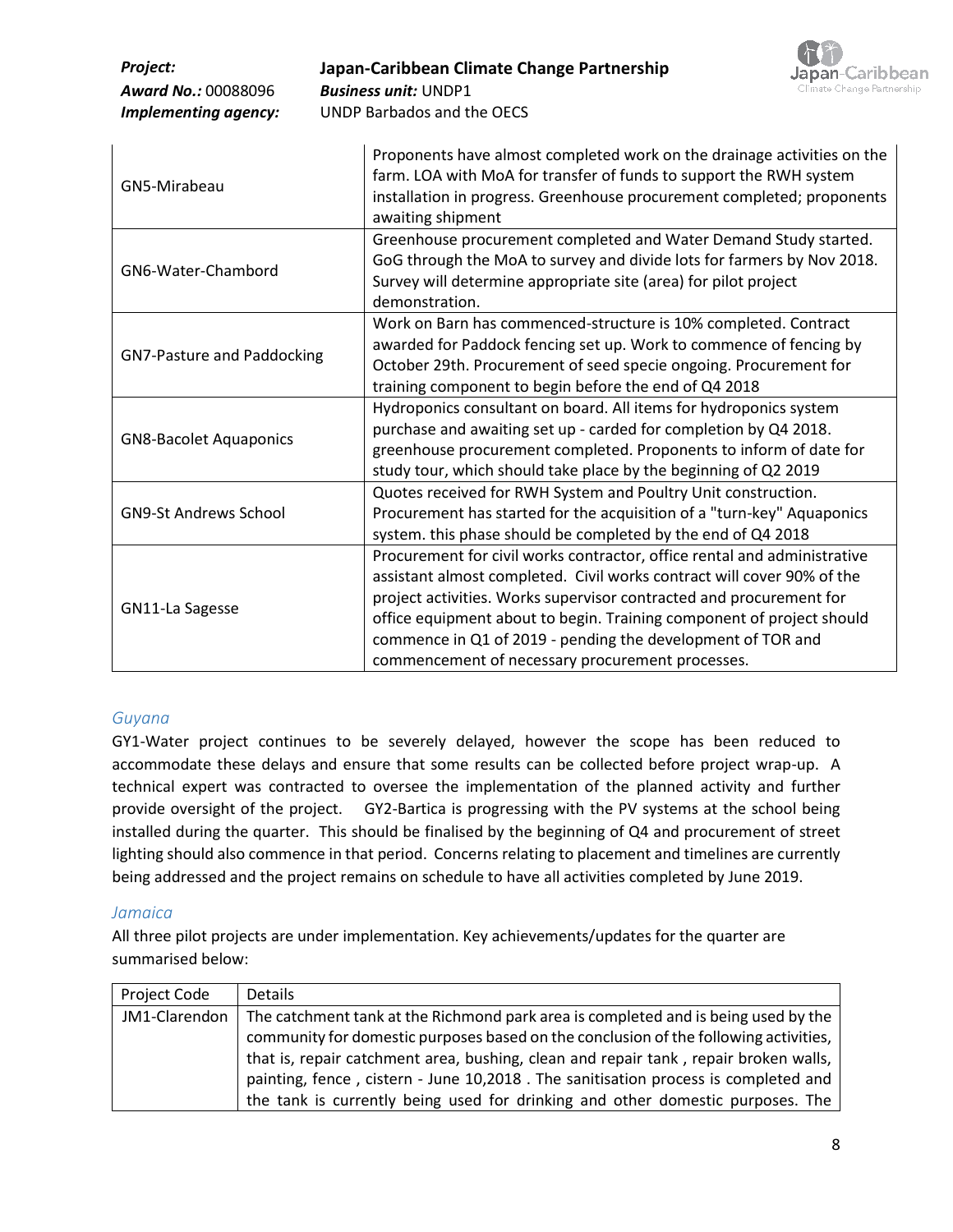

|             | catchment and tank at Victoria have been completed however, the storage tanks and<br>solar pumping system installation works are outstanding. Maintenance Plan is also<br>currently being designed.                                                                                                                                                                                                                                        |
|-------------|--------------------------------------------------------------------------------------------------------------------------------------------------------------------------------------------------------------------------------------------------------------------------------------------------------------------------------------------------------------------------------------------------------------------------------------------|
| $JM2-4H$    | As indicated in the last update, the training relating to climate smart agriculture and<br>irrigation systems implemented was conducted during this quarter. 53 men and 108<br>women have received training in climate change adaptation principles. It is expected<br>that the full report of these trainings as well as verification of knowledge transfer will<br>be submitted in the next quarter for more detailed reporting on this. |
| JM3-St. Ann | The design of the system is now completed and procurement of goods and services<br>for installation is in progress.                                                                                                                                                                                                                                                                                                                        |

#### *Saint Lucia*

During the quarter the National Focal Point and local counterparts prioritised the many project activities and was able to fast track activities for both the Aquaponics and Apiculture projects. Both these projects are above 50% in expenditure and completed two-thirds of their milestones. This signifies that these projects are on schedule to be completed by April 2018.

| Project Code   | <b>Details</b>                                                                                                                                                                                                                                                                                                                                                                                                                                                                                                                                                                                                                                                                            |
|----------------|-------------------------------------------------------------------------------------------------------------------------------------------------------------------------------------------------------------------------------------------------------------------------------------------------------------------------------------------------------------------------------------------------------------------------------------------------------------------------------------------------------------------------------------------------------------------------------------------------------------------------------------------------------------------------------------------|
| SL1-Apiculture | The proponent is awaiting the delivery of the data-loggers from the United Kingdom.<br>Quotations have been received and are being processed to procure the<br>instrumentation for setting up the queen-rearing facilities.                                                                                                                                                                                                                                                                                                                                                                                                                                                               |
| SL2-Aquponics  | Raw materials to build the different systems are being procured (75% complete) and<br>the contracts to be issued to the identified contractors have been finalized. The<br>erection of the units are expected to start in November and be completed by the Q1<br>in 2019.                                                                                                                                                                                                                                                                                                                                                                                                                 |
| SL4-GAPP       | The erection of the greenhouses is expected to start by end of October The<br>expenditure expected for this activity is approximately \$30,000.00 USD and this will<br>place spending at over 40% of the project's budget. By the end of November, the<br>awarding of contracts (approximately \$80,000.00 USD in total) for the Energy Audits<br>and the PV procurement and installation should be finalized Prolonged delays were<br>experienced in obtaining the direct award for the procurement of the greenhouses<br>and in finalizing the evaluation for the Departmental Award (for the Energy Audits)<br>and the Central Tender's Board Award (PV procurement and installation). |

#### *St. Vincent and the Grenadines*

Please note the highlights for this period in the pilot project matrix below:

| Project Code | <b>Details</b>                                                                             |
|--------------|--------------------------------------------------------------------------------------------|
| SV1-Mayreau  | A video is currently being developed regarding the stages of implementation and should     |
|              | be used as a training video on best practices in rain water harvesting. The rehabilitation |
|              | of both the tank farm and the cistern will commence at the beginning of Q4 and these       |
|              | works are expected to be completed by the first quarter in 2019. Full results of the       |
|              | project are also expected during that time.                                                |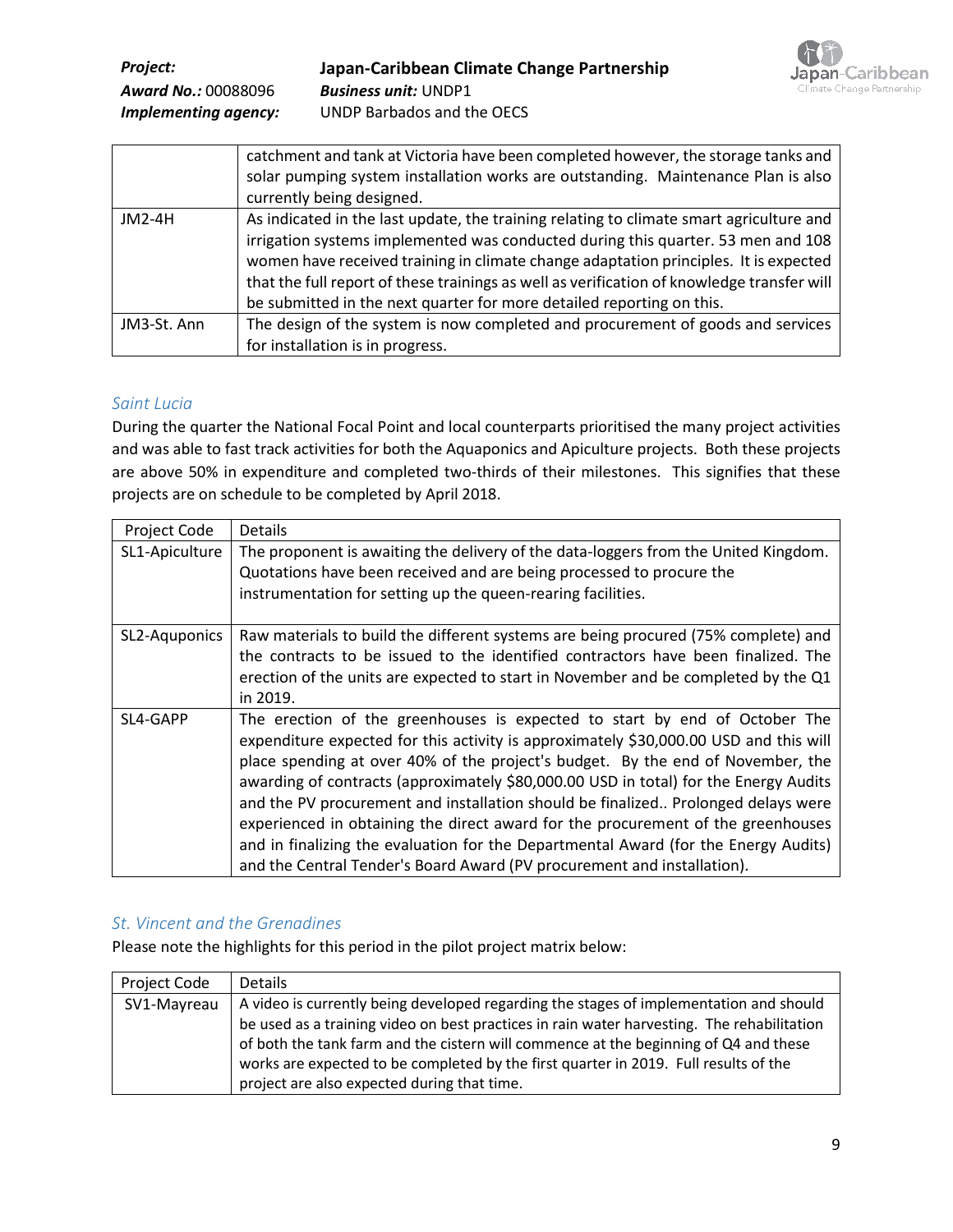| <b>Project:</b>            |
|----------------------------|
| <b>Award No.: 00088096</b> |
| Implementing agency:       |



| SV2-Irrigation- | The central distribution system for the irrigation scheme has been completed. Field         |
|-----------------|---------------------------------------------------------------------------------------------|
| Govt            | preparation has commenced and should be completed by the end of the Q4.                     |
|                 | Subsequently, the on-farm irrigation systems and planting will commence immediately         |
|                 | thereafter and conclude by Q1 2019. There has been some challenges with acquiring the       |
|                 | necessary materials as well as adverse weather conditions which were not conducive to       |
|                 | construction works.                                                                         |
| SV3-Irrigation  | This project has procured 95% of the irrigation equipment and have established              |
| <b>IICA</b>     | demonstration farms at 5 sites. This included the installation of the irrigation equipment  |
|                 | as well as planting. All rain water harvesting systems have been installed. Two water       |
|                 | meters (donated by CWSA) has been installed at two of these sites and will be used in the   |
|                 | monitoring of these water systems. A knowledge network (via Whatsapp) to allow sharing      |
|                 | of best practices and lessons learned information has also been developed. During the       |
|                 | next quarter, IICA will complete installation of irrigation at three remaining sites;       |
|                 |                                                                                             |
|                 | undertake further training and produce a video documentary on climate smart agriculture.    |
| SV4-Livestock   | The genetic material has been received and insemination activities will commence in Q4.     |
|                 | It is expected that the separate maternity pens will be constructed immediately thereafter  |
|                 | so as to facilitate a safe area for the animal during the gestation period. the             |
| $SV5-$          | Installation of greenhouses at two schools were completed. In the next quarter the          |
| Cooperatives    | remaining green houses will be installed. The solar water pumps and rain water harvesting   |
|                 | systems will also be installed.                                                             |
| SV6-Comm        | All rain water harvesting systems have been fully installed. Quality assurance relating to  |
| Resilience      | the footpaths is currently ongoing. Once complete (in Q4) remaining work such as the        |
|                 | slipper drain and safety rails will commence. The project is also currently in consultation |
|                 | with the National Emergency Management Organisation (NEMO) for the development of           |
|                 | a community emergency plan which should be finalised by Q1 2019. Additional training        |
|                 | relating to the community disaster preparedness will also be undertaken during that         |
|                 | quarter                                                                                     |
| SV7-Dickie      | Civil works are expected to be completed by Q4.                                             |
| Village         |                                                                                             |

#### *Suriname*

Please note the highlights for this period in the pilot project matrix below:

| Project Code   | <b>Details</b>                                                                       |
|----------------|--------------------------------------------------------------------------------------|
| $SU2 - Maroon$ | The services of the Bureau of Public Health (BOG) were secured. They identified some |
| Asigron        | issues regarding the RWH system. These will be corrected, and BOG will start with    |
|                | their training at the beginning of November.                                         |
| SU3 - Maroon   | Procurement processes have been cancelled. Awaiting submission of a quotation by     |
| Lombe          | the Suriname Water Company                                                           |
| SU4 - Children | Two greenhouses have been installed where training has been concluded in the first   |
|                | greenhouse. Preparations are being made for the third greenhouse.                    |
| SU5 - PET      | Project was concluded in August 2018                                                 |
| SU6 - Women    | Equipment was handed over in July 2018. Awaiting documentary of the project          |
| Infra Hub      | Second draft of the Business Plan was submitted and is being reviewed                |
| NCCR/GCCA      | Two Automatic Water Level Indicators are purchased and installed in Nickerie and     |
|                | Sipaliwini. Disaster Risk Management Training done in two districts                  |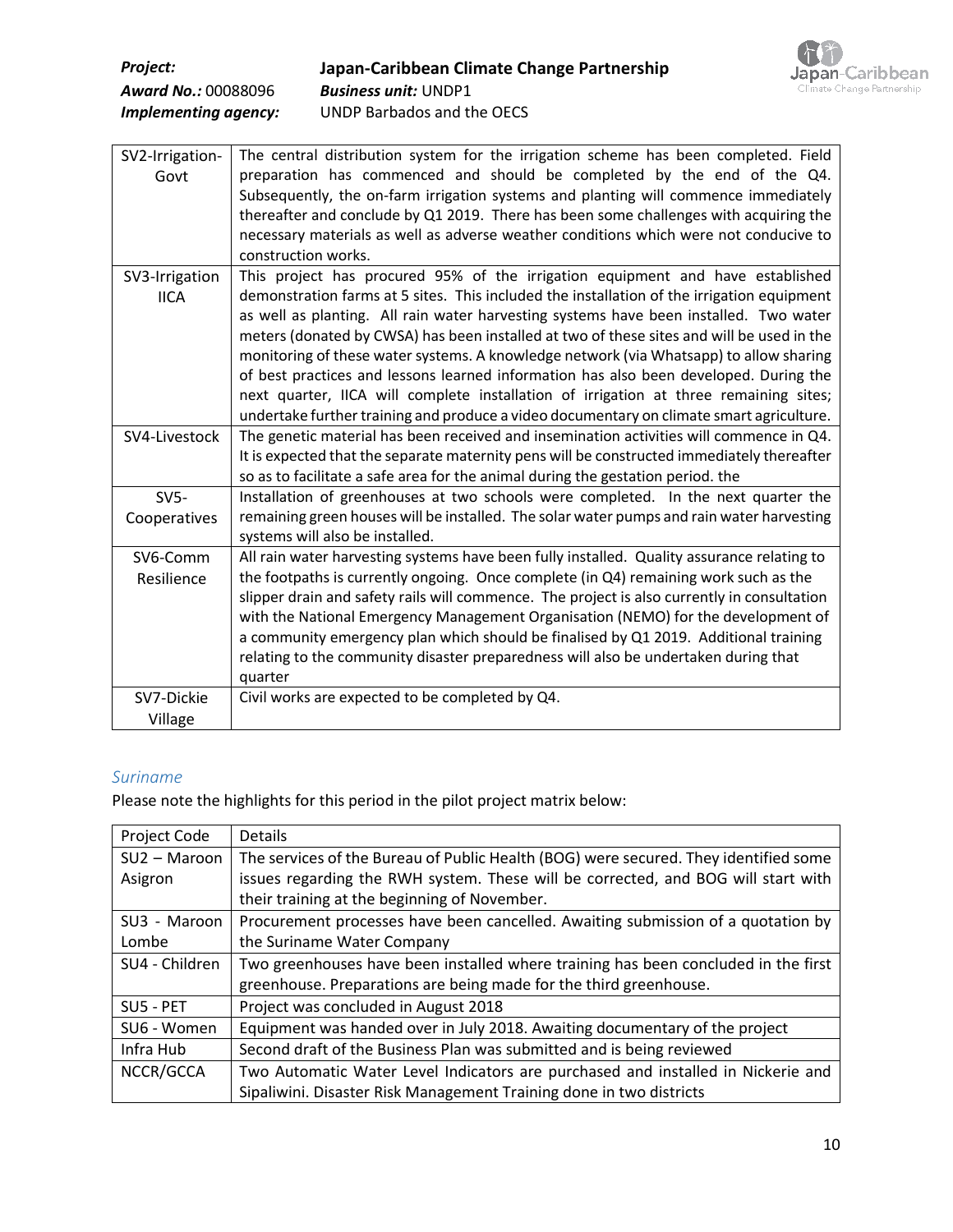

Please see tables and charts in Annexes 1-3 regarding status of activities completed as well as status of expenditure of pilot projects

## Outcome 3 – *Knowledge networks strengthened in Caribbean to foster South-South and North-South cooperation through sharing of experiences surrounding climate change, natural hazard risk and resilience*  **Communications Campaigns**

Saint Vincent and the Grenadines held their communications campaign activities in the communities of – Mesopotamia, Vermont and Bequia. The campaign consisted of the dissemination of posters and raising of banners highlighting specifically tailored climate messages as well as engagement with community members on climate impacts. Another aspect of the campaign will be the promotion of a climate song and video entitled Climate Action, on local radio and television stations. It is expected that this will be published in October 2018. The campaign reached approximately 747persons in the three communities mentioned above as well as 14 other smaller communities.

Promotion of the virtual game in Jamaica commenced in August with a launch at the national agriculture show in Denbigh. The event is targeted to the farming community but also had garnered an audience of approximately 1,500 persons this year. The game was also featured at the UNDP 4H Clubs Pilot Project Closing Event in September. The event catered to approximately 330 persons.

During the period July – September the project continued to maintain a presence on social media with 40,494 persons reached.

#### Partnership Building

During the quarter, initial preparations for case study presentations as well as the climate finance workshop commenced. The project will be aiming to partner with two agencies to facilitate the finance workshop. Preparations are expected to be continue in the following quarters.

Generally, Outcome 3 achieved the following results during this period:

| Indicator                                                                                                                                                                                                                              |            | 2018                                                             |                           |                                  |
|----------------------------------------------------------------------------------------------------------------------------------------------------------------------------------------------------------------------------------------|------------|------------------------------------------------------------------|---------------------------|----------------------------------|
|                                                                                                                                                                                                                                        | Q3-Results | <b>Details</b>                                                   | <b>Cumulative Results</b> | <b>End</b><br>project<br>.of     |
|                                                                                                                                                                                                                                        |            |                                                                  | 2016-2018 Q3              | <b>Target</b>                    |
| 3A. Number of new partnership<br>mechanisms with exposure to<br>funding for sustainable<br>management solutions of natural<br>resources, ecosystem services,<br>chemicals and waste at national<br>and/or sub-national level (SP1.3.1) | 0          | new partnerships<br>No.<br>partnered with<br>but<br>UNFCCC again | 4 partnerships            | partnership<br>mechanisms agreed |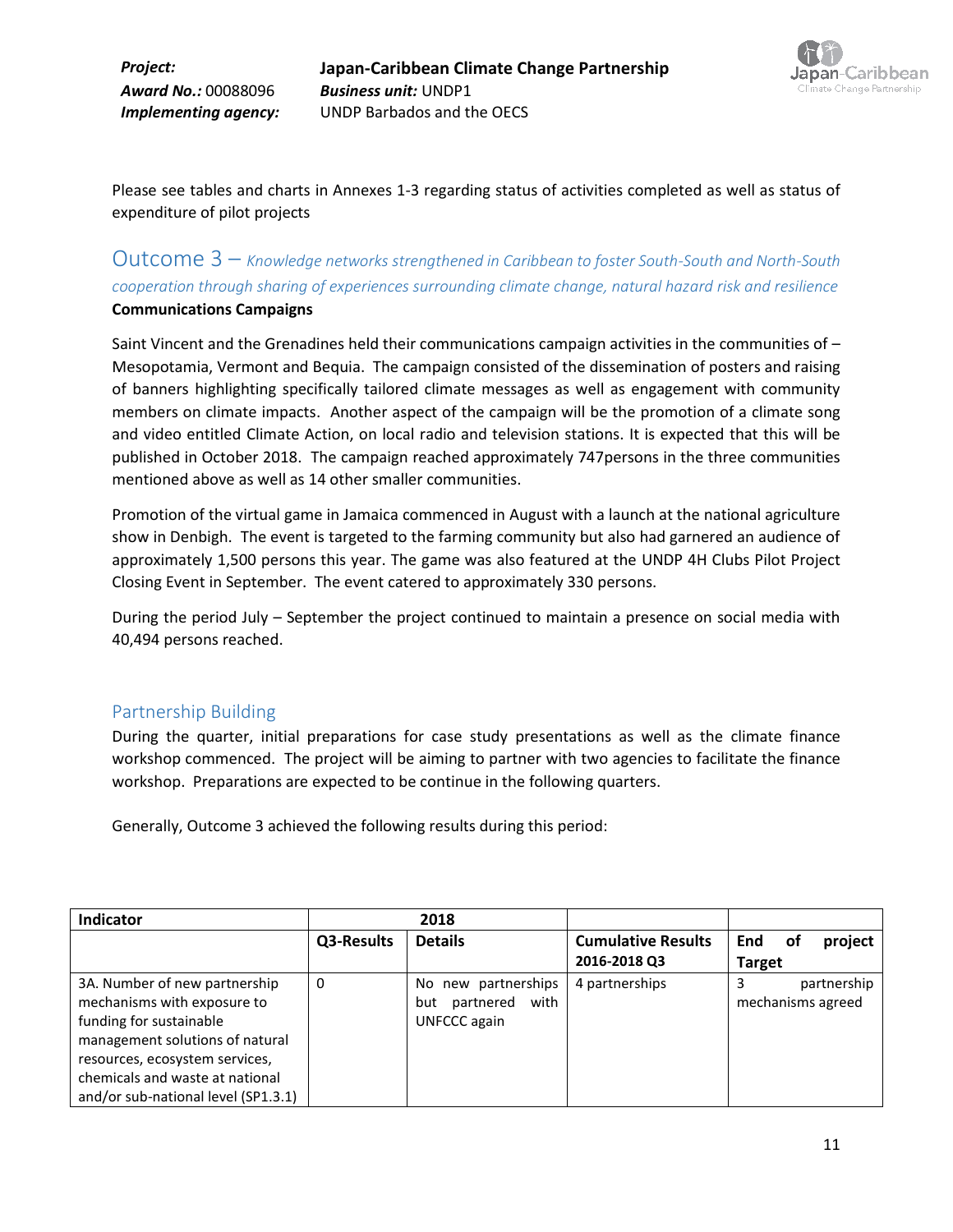# *Project:* **Japan-Caribbean Climate Change Partnership**



*Implementing agency:* UNDP Barbados and the OECS

| ЗΒ.<br>Number<br>of<br>studies<br>case<br>available on<br>disseminated<br>and<br>regional knowledge platforms                                                                   | $\Omega$                                                | studies<br>No.<br>case<br>disseminated<br>during<br>this period. It is noted<br>videos<br>that<br>were<br>"capturing<br>produced<br>stories"<br>during<br>this<br>period | 0 case studies                                                                                                                                       | 10 case studies<br>disseminated and<br>available on regional<br>knowledge platforms                                                                                     |
|---------------------------------------------------------------------------------------------------------------------------------------------------------------------------------|---------------------------------------------------------|--------------------------------------------------------------------------------------------------------------------------------------------------------------------------|------------------------------------------------------------------------------------------------------------------------------------------------------|-------------------------------------------------------------------------------------------------------------------------------------------------------------------------|
| 3C.<br>Number<br>of<br>persons<br>and<br>number of targeted communities<br>with a strengthened understanding<br>and awareness of climate change<br>risks and adaptation measure | 16,6882<br>747 persons<br>17<br>targeted<br>communities | Persons<br>viewing<br>videos and<br>targeted<br>campaign<br>materials<br>online<br>Communications<br>campaigns for SVG                                                   | 78,206<br>persons<br>accessed/viewed<br>communication<br>campaigns<br>1,879 persons across<br>34 communities with a<br>strengthened<br>understanding | 11,000<br>persons<br>20<br>across<br>communities with a<br>strengthened<br>understanding<br>and<br>awareness of climate<br>risks<br>change<br>and<br>adaptation measure |
| 3D. Number of persons benefitting<br>knowledge-sharing<br>from<br>and<br>targeted South-South and North-<br>South cooperation                                                   | $\Omega$                                                |                                                                                                                                                                          | 810                                                                                                                                                  | 800<br>persons<br>from<br>benefitting<br>knowledge-sharing<br>and targeted South-<br>North-<br>South<br>and<br>South cooperation                                        |

# Project Management

The 7<sup>th</sup> Project Board meeting was held on the 2<sup>nd</sup> July 2018. The Project Manager updated on progress of the project as well as status of all pilot projects. Concerns were raised regarding the delayed implementation of some of the pilots however the PM presented specific measures that would be applied to ensure on-time delivery of project results. It was decided that as at September 30 2018 all projects that are below 40% delivery would be reviewed at presented at an Extraordinary meeting of the Project Board. The PMU also presented an update on the Management response to the mid-term evaluation.

The UNDP Office of Audit and Investigations (OAI) through Deloitte Haskins & Sells LLP finalised an audit of the project in July 2018. The audit did not result in any high priority recommendations. There are two medium priority recommendations; (1) make a timely reduction of its commitments and can reflect the actual availability of the budget, and (2) perform a close monitoring of the anticipated funds and their timely justification of disbursements, in order to be recorded before accounting year-end. The project has already actioned of these two recommendations.

Monitoring and Evaluation Training was held in St. Lucia and Grenada during the current quarter. The training focussed on reporting for results; gathering data for baseline assessment as well as verification of results. It was conducted with fourteen (14) participants (9males; 5 females) representing the three pilot project initiatives currently being implemented in St. Lucia under the Japan-Caribbean Climate Change Partnership (J-CCCP). The objective of the training sessions were to ensure that pilot project proponents gained a better understanding of what is involved in the monitoring and reporting of the projects. As part of the sessions which focused on collection of data, a gender perspective was also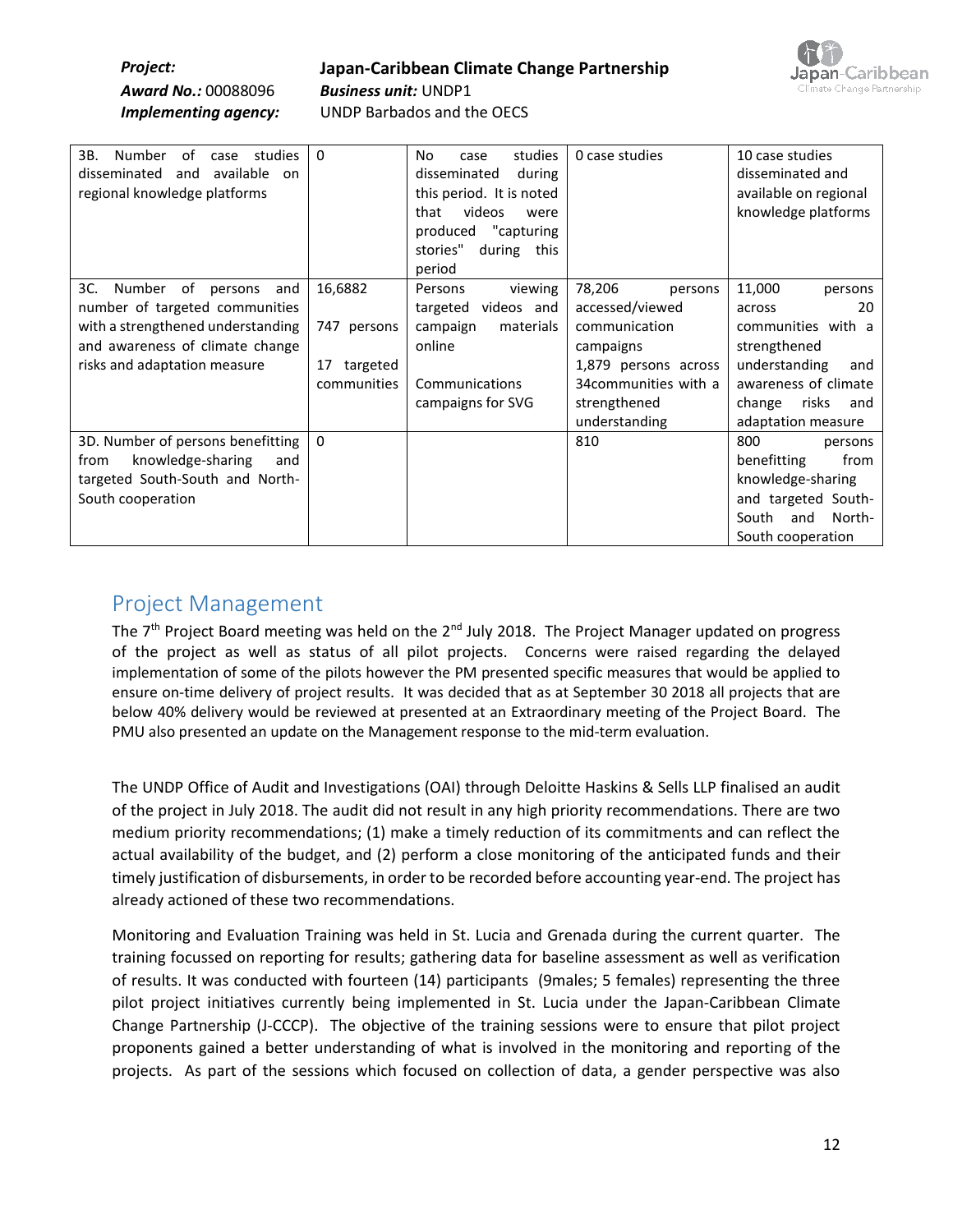## *Project:* **Japan-Caribbean Climate Change Partnership** *Award No.:* 00088096 *Business unit:* UNDP1 *Implementing agency:* UNDP Barbados and the OECS



presented. This gender viewpoint/assessment was also included in the sections on Verification of results and quantitative and qualitative reporting

# Key milestones

|                                                                | Oct | Nov | Dec |
|----------------------------------------------------------------|-----|-----|-----|
| Outcome 1                                                      |     |     |     |
| NAP Development                                                |     |     |     |
| Approval of Final NAP for St. Vincent and the Grenadines (SVG) |     |     |     |
| 1 <sup>st</sup> Consultation - Belize and Guyana               |     |     |     |
| Approval of Final NAP for Suriname                             |     |     |     |
| <b>NAMA Development</b>                                        |     |     |     |
| Final NAMA - SVG                                               |     |     |     |
| Official NAMA Validation - Grenada, Guyana and Suriname        |     |     |     |
| Data collection for draft NAMA document - Jamaica              |     |     |     |
| Outcome 2                                                      |     |     |     |
| Pilot Project activities                                       |     |     |     |
| Outcome 3                                                      |     |     |     |
| <b>Communications Campaign - Jamaica</b>                       |     |     |     |
| Case Study Development                                         |     |     |     |
| Draft of two studies - campaign and NAP                        |     |     |     |
| <b>Project Management</b>                                      |     |     |     |
| <b>Extraordinary Project Board meeting</b>                     |     |     |     |
| <b>Monitoring Missions</b>                                     |     |     |     |
| Dominica                                                       |     |     |     |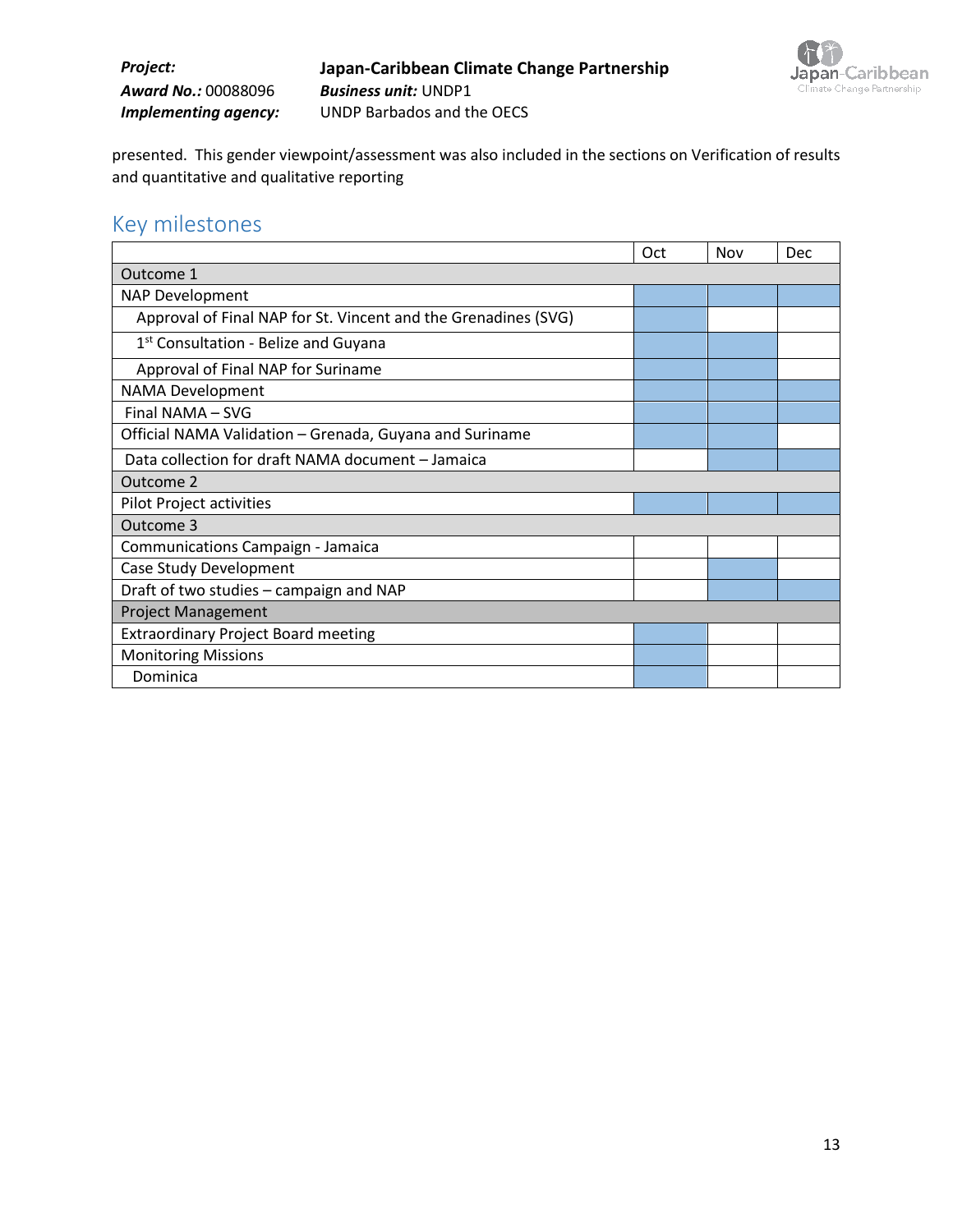

# Lessons Learned (July – September 2018)

| No. | <b>Description</b>                                                                                                                                                                                                                                     | <b>Application</b>                                                                                                                                                                                                                                                                                                                                                                   |
|-----|--------------------------------------------------------------------------------------------------------------------------------------------------------------------------------------------------------------------------------------------------------|--------------------------------------------------------------------------------------------------------------------------------------------------------------------------------------------------------------------------------------------------------------------------------------------------------------------------------------------------------------------------------------|
|     | It is critical when undertaking infrastructure<br>projects (especially retrofits or<br>refurbishments) to ensure that a full structural<br>assessment is completed prior to design and<br>implementation of the proposed construction<br>intervention. | The project recommends that proposed<br>infrastructure interventions are designed with<br>timelines and budgets for these assessments<br>included. Failing that, the reports of these<br>assessments and/or building plans should be<br>part of the submission of the proposal in order<br>for the project to be able to allot the most<br>applicable budget for construction works. |

# Updated Risk Log

| #              | <b>Description</b>                                                        | <b>Type</b>      | <b>Impact &amp; Probability</b>                                                                                                                                                                                                                                  | <b>Countermeasures / Mgt response</b>                                                                                                                                                                                                                                                                                |
|----------------|---------------------------------------------------------------------------|------------------|------------------------------------------------------------------------------------------------------------------------------------------------------------------------------------------------------------------------------------------------------------------|----------------------------------------------------------------------------------------------------------------------------------------------------------------------------------------------------------------------------------------------------------------------------------------------------------------------|
| $\mathbf{1}$   | Community not supportive of<br>proposed interventions                     | Social/Political | Most of the interventions<br>identified have not been<br>validated with community level<br>stakeholders.<br>$P = 2, I = 5$                                                                                                                                       | UNDP has developed a visibility,<br>communication and stakeholder<br>engagement strategy which will ensure<br>that all community based actions are<br>implemented with the free, prior and<br>informed consent of all stakeholders at<br>community level.                                                            |
| $\overline{2}$ | Slow financial delivery due to<br>limited national absorption<br>capacity | Financial        | Slow financial delivery can<br>result in disrupting the<br>project's timeframe and result<br>in inability to achieve results on<br>time<br>$P = 3, I = 4$                                                                                                        | UNDP has decided to use the Direct<br>Implementation Modality, which gives<br>greater control for organisation or<br>project outputs.                                                                                                                                                                                |
| 3              | Natural hazard impact                                                     | Environmental    | Hazard impact such as from a<br>hurricane could severely delay<br>project activities and result in<br>inability to deliver project<br>activities or even cause<br>destruction to infrastructure.<br>It would also divert national<br>priorities and resources to | In compliance with its corporate policy,<br>the operation of PMU in Barbados will<br>be covered by UNDP's Barbados<br>Business Continuity Plan. This is also<br>applicable to other project operations in<br>other UNDP offices'.<br>This would provide an opportunity for<br>demonstrating the value of the project |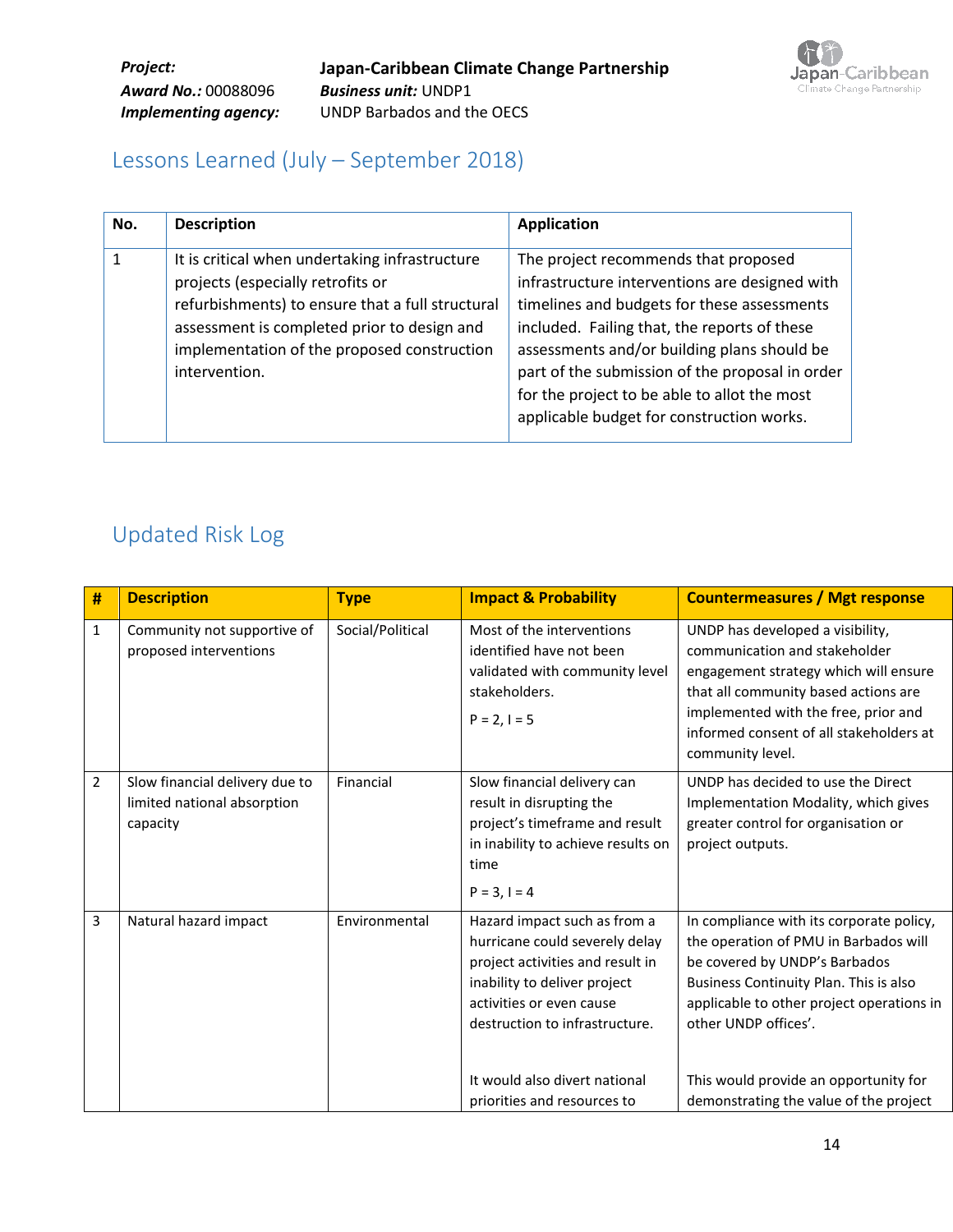**Project: Japan-Caribbean Climate Change Partnership**<br>*Award No.:* **00088096** *Business unit:* **UNDP1** 



**Award No.: 00088096** 

*Implementing agency:* UNDP Barbados and the OECS

| # | <b>Description</b>                                                                                                                                                                   | <b>Type</b> | <b>Impact &amp; Probability</b>                                                                                                                                                                                     | <b>Countermeasures / Mgt response</b>                                                                                                                                               |
|---|--------------------------------------------------------------------------------------------------------------------------------------------------------------------------------------|-------------|---------------------------------------------------------------------------------------------------------------------------------------------------------------------------------------------------------------------|-------------------------------------------------------------------------------------------------------------------------------------------------------------------------------------|
|   |                                                                                                                                                                                      |             | response, recovery and<br>reconstruction efforts.<br>$P = 5, I = 5$                                                                                                                                                 | investment in execution of the<br>capacities built; or through support<br>from the wider region in applying such<br>capacities to the affected country if not<br>yet built locally. |
| 4 | Election processes and<br>possible change in<br>Government                                                                                                                           | Political   | Change in government can<br>mean new priorities and, in<br>some cases unwillingness to<br>continue with development<br>initiatives of a previous<br>administration<br>$P = 5, 1-5$                                  | UNDP is undertaking wide consultations<br>with national actors and ensuring<br>alignment between project priorities<br>and national development needs.                              |
| 5 | Unclear management and<br>monitoring of the project<br>between UNDP Regional Hub<br>in Panama, Barbados and the<br><b>OECS Subregional Office (SRO)</b><br>and other Country offices | Operational | The unclear division of<br>responsibilities for<br>management and monitoring<br>will impact the overall<br>transparency/effectiveness in<br>delivering services<br>$P = 3, I = 4$                                   | SRO will clarify the roles and<br>responsibilities among offices with<br>guidance from RBLAC.                                                                                       |
| 6 | Unclear processes and delays<br>with process guidance<br>relating to pilot project                                                                                                   | Operational | There are processes that<br>require guidance in order to<br>proceed with pilot project<br>activities and the delay with<br>receiving the guidance can<br>cause significant delays with<br>the project<br>$P=4, I=3$ | RBLAC will clarify the process and<br>communicate the correct way forward<br>for these processes/requirements.                                                                      |
| 7 | Capacity of project<br>proponents regarding                                                                                                                                          | Operational | The project has been spending<br>significant time in project<br>review and amendment stage                                                                                                                          | The hiring of technical experts in the<br>specific focal areas has been used to<br>assist with the proposal development                                                             |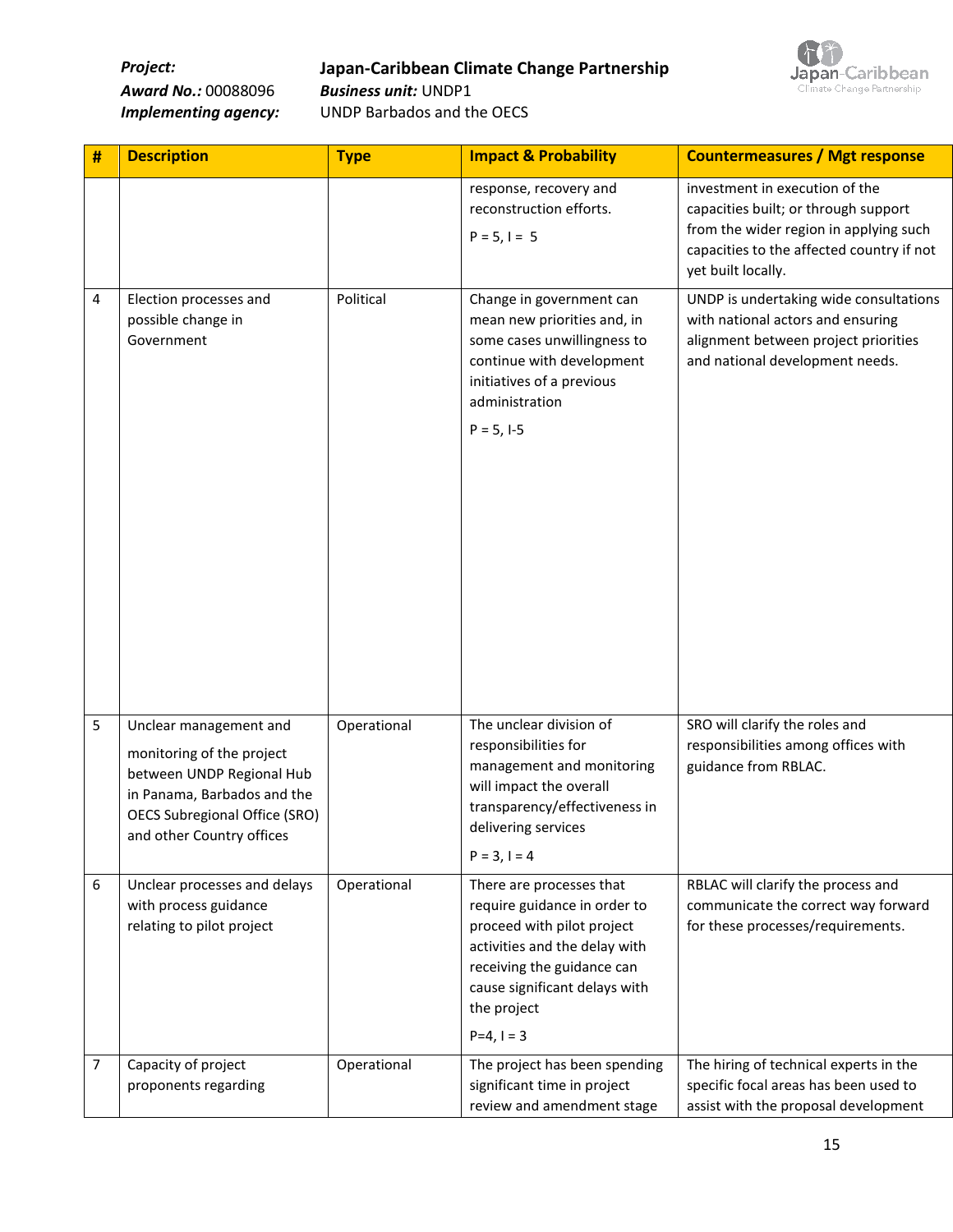*Project:* **Japan-Caribbean Climate Change Partnership**



*Award No.:* 00088096 *Business unit:* UNDP1

*Implementing agency:* UNDP Barbados and the OECS

| #  | <b>Description</b>                                                                              | <b>Type</b>                  | <b>Impact &amp; Probability</b>                                                                                                                                                                                                                 | <b>Countermeasures / Mgt response</b>                                                                                                                                                                                                                                                            |
|----|-------------------------------------------------------------------------------------------------|------------------------------|-------------------------------------------------------------------------------------------------------------------------------------------------------------------------------------------------------------------------------------------------|--------------------------------------------------------------------------------------------------------------------------------------------------------------------------------------------------------------------------------------------------------------------------------------------------|
|    | technical quality and<br>reporting on pilot projects                                            |                              | which is causing delays with<br>implementation<br>$P=2, I=4$                                                                                                                                                                                    | and ultimately build capacity in that<br>area<br>The hiring of the Monitoring and<br>Evaluation Analyst to support capacity<br>development as it relates to reporting                                                                                                                            |
| 8  | Difficulty in obtaining data<br>required for NAPs/NAMAs<br>development                          | Operational                  | The project needs to spend<br>significant time in collecting<br>data which cause delays with<br>implementation, or the project<br>rely on the estimate, which<br>results in developing<br>NAPs/NAMAs with inaccurate<br>baseline.<br>$P=3, I=4$ | and M&E on the pilots<br>The project will coordinate closely with<br>relevant counterparts to ensure that<br>requested data is delivered to the<br>relevant consultants on time. UNDP will<br>support relevant counterparts to obtain<br>required data if such data is not readily<br>available. |
| 9  | Change in key government<br>focal points and decision-<br>making workflows                      | Political and<br>operational | Change in key focal points and<br>decision-making workflows can<br>mean new priorities, new<br>reporting lines and, in some<br>cases unwillingness to continue<br>with development initiatives of<br>a previous administration<br>$P = 4, I=5$  | UNDP is undertaking wide consultations<br>with national actors and ensuring<br>alignment between project priorities<br>and national development needs.                                                                                                                                           |
| 10 | Significant delays in key<br>procurement processes and<br>implementation of pilot<br>activities | Operational                  | There has been limited<br>capacity to support<br>procurement processes using<br>DIM modality. For example, the                                                                                                                                  | The PMU has met with both the<br><b>Procurement Unit and Senior</b><br>Management to discuss the issues.                                                                                                                                                                                         |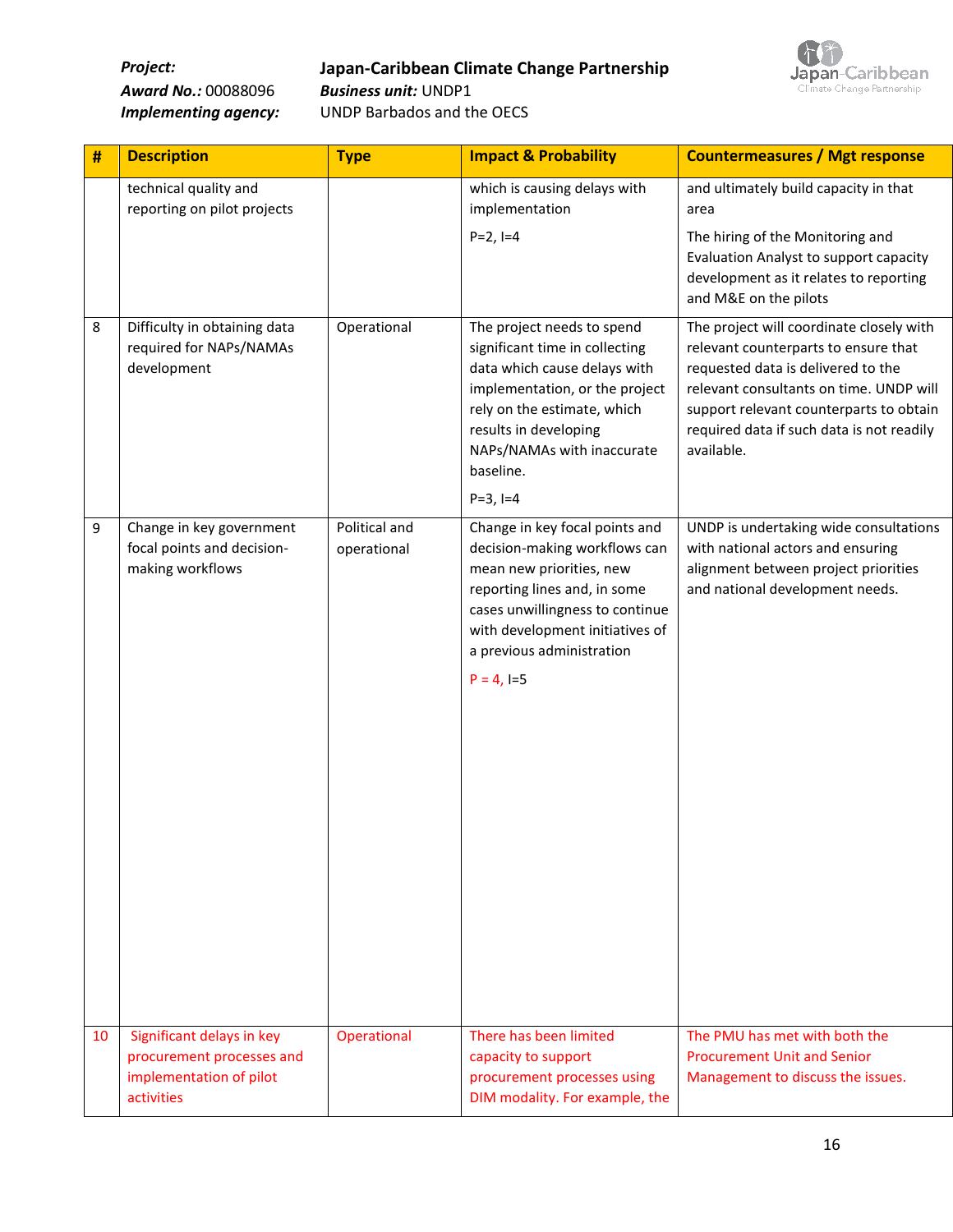**Project: Japan-Caribbean Climate Change Partnership**<br>*Award No.:* **00088096** *Business unit:* **UNDP1** 



**Award No.: 00088096** 

*Implementing agency:* UNDP Barbados and the OECS

| #  | <b>Description</b>                                                                 | <b>Type</b> | <b>Impact &amp; Probability</b>                                                                                                                                                                                                                                                                                                                                                  | <b>Countermeasures / Mgt response</b>                                                                                                                                                                                                                                                                                                                |
|----|------------------------------------------------------------------------------------|-------------|----------------------------------------------------------------------------------------------------------------------------------------------------------------------------------------------------------------------------------------------------------------------------------------------------------------------------------------------------------------------------------|------------------------------------------------------------------------------------------------------------------------------------------------------------------------------------------------------------------------------------------------------------------------------------------------------------------------------------------------------|
|    |                                                                                    |             | project has generated over 50<br>procurement cases<br>simultaneously and the<br>support for the process<br>remains within one unit with a<br>single procurement officer to<br>undertake all required<br>processes. This has resulted in<br>substantive delays and can lead<br>to uncompleted pilot pilots<br>(given the time constraints of<br>the project)<br>$P = 4$ ; $I = 5$ | Capacity support in this area is expected<br>in Quarter 3.                                                                                                                                                                                                                                                                                           |
| 11 | <b>Extensive delays with national</b><br>delivery regarding advances<br>for pilots | Operational | This has impacted financial<br>reporting processes for the<br>PMU and undermined the<br>successful completion of the<br>pilot projects and<br>reconciliation of expenditure.<br>$P=4$ : $I=4$                                                                                                                                                                                    | Recruitment of additional capacity to be<br>undertaken in Quarter 3 with a focus on<br>supporting national expenditure<br>reporting and reconciliation of<br>expenditure. Recent meetings<br>undertaken with Senior Government<br>officials from relevant countries towards<br>advancing prioritisation of national<br>reporting and reconciliation. |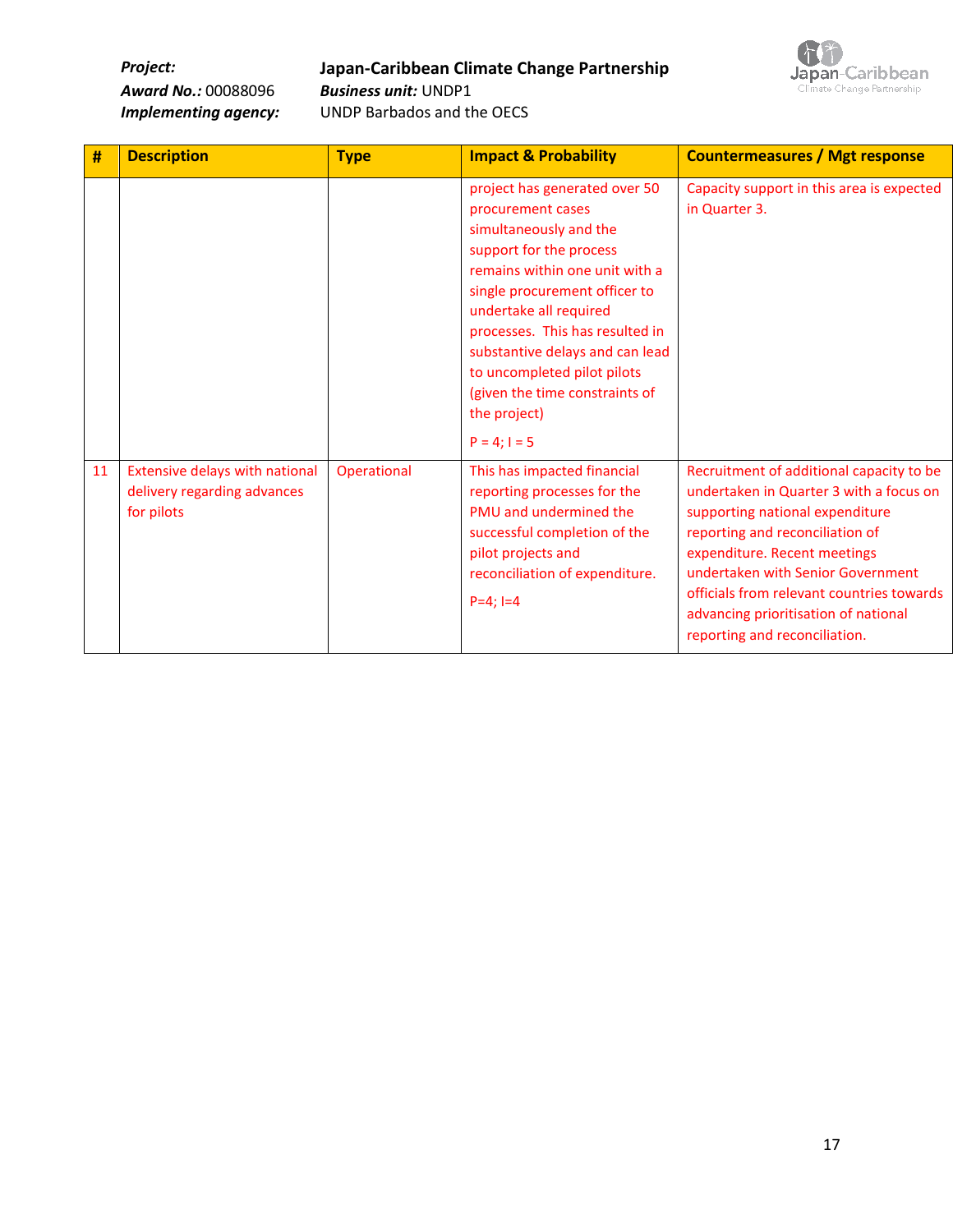*Project:* **Japan-Caribbean Climate Change Partnership** *Award No.:* 00088096 *Business unit:* UNDP1 *Implementing agency:* UNDP Barbados and the OECS



# Financial Overview

#### **Financial Overview by Outcomes**

| <b>Outcome</b>            | <b>Expenditure Jan-Sep</b> | <b>Planned Sep-Dec</b> | <b>Total Budget 2018</b> |
|---------------------------|----------------------------|------------------------|--------------------------|
| Outcome 1                 | 332,348.18                 | 259,513.29             | 591,861.47               |
| Outcome 2                 | 1,459,288.14               | 1,883,609.62           | 3,342,897.77             |
| <b>OECS</b>               | 765,711.26                 | 1,123,408.48           | 1,889,119.75             |
| Jamaica                   | 252,059.60                 | 125,963.08             | 378,022.68               |
| <b>Belize</b>             | 130,981.80                 | 143,433.24             | 274,415.04               |
| Suriname                  | 265,461.72                 | 194,814.73             | 460,276.45               |
| Guyana                    | 45,073.76                  | 295,990.09             | 341,063.85               |
| Outcome 3                 | 368,496,02                 | 131,087.84             | 499,583.86               |
| <b>Project Management</b> | 398,198.43                 | 103,507.56             | 501,705.99               |
| <b>Total</b>              | 2,558,330.77               | 2,377,718.31           | 4,936,049.08             |

\*Tentative figures, retrieved from Combined Delivery Report (CDR) on 12 October 2018

\*\* Revised budget was approved in the Project Board on 3 July 2018.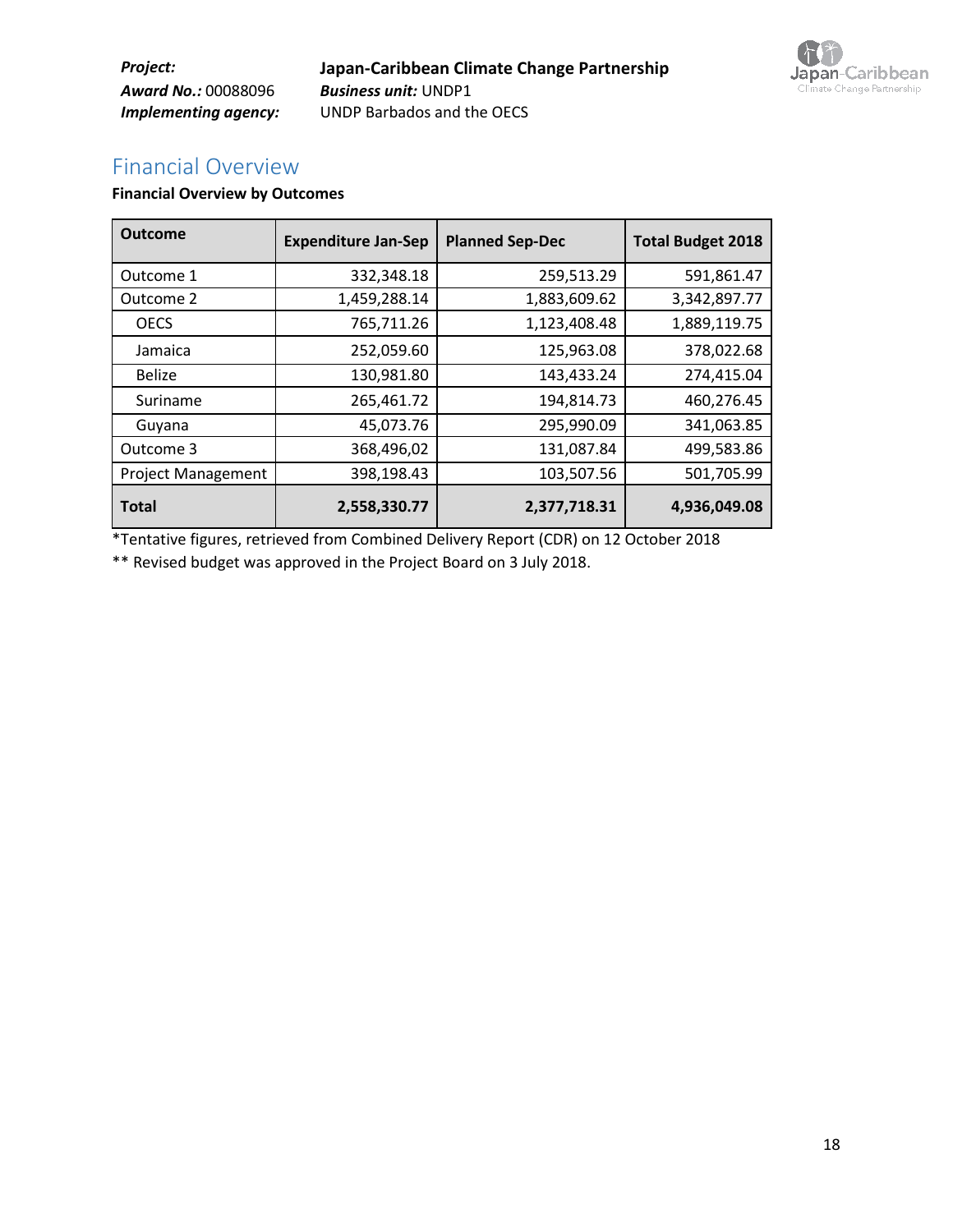

# Annex 1: Percentage Expended (as per Budget for each J-CCCP Pilot)

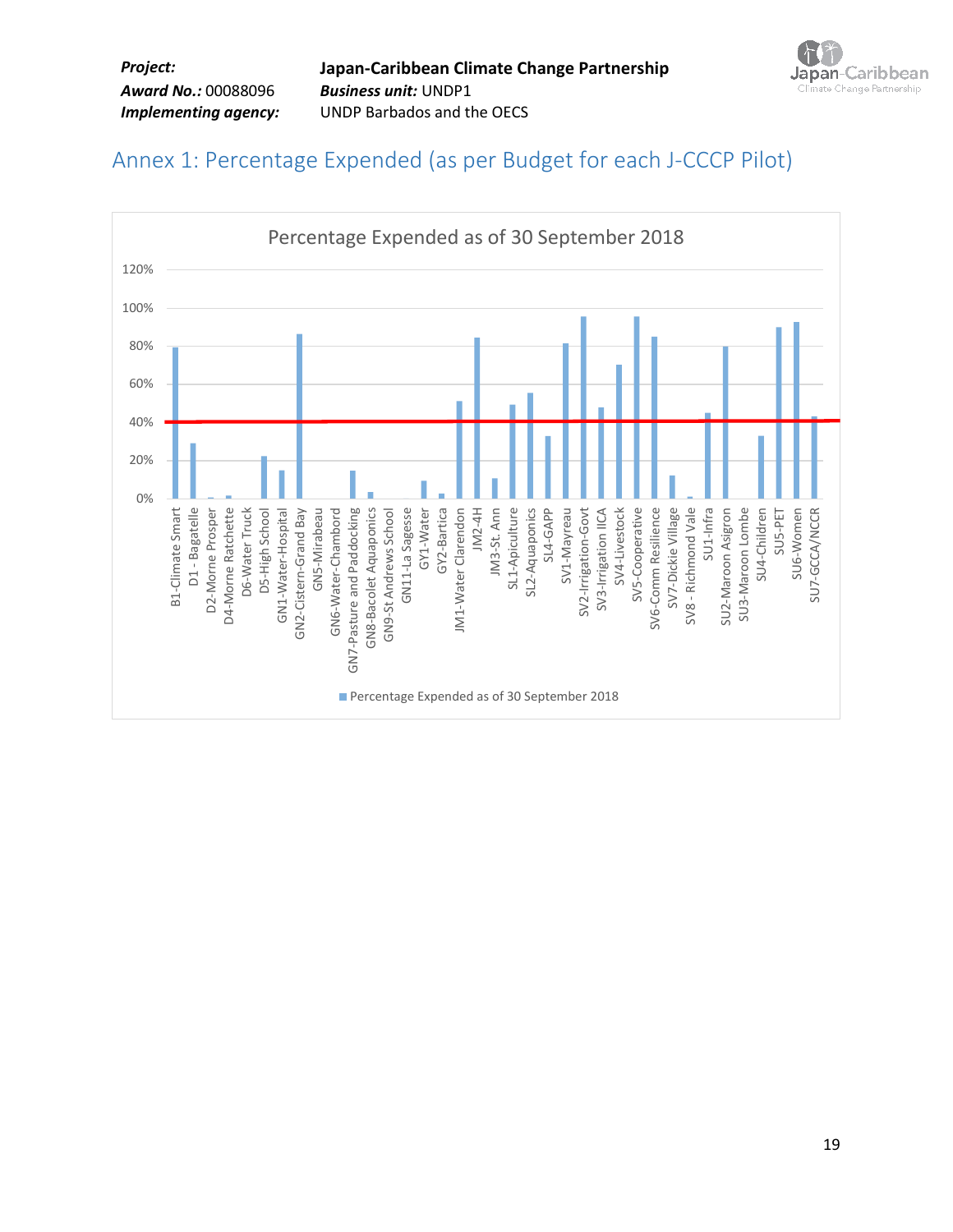

## **Pilot Project Status (as per expenditure)**

| No.            | Code                          | <b>Project Name</b>                                                                                                                                                           | Percentage<br>Expended as of<br>30 September<br>2018 |
|----------------|-------------------------------|-------------------------------------------------------------------------------------------------------------------------------------------------------------------------------|------------------------------------------------------|
| 1              | <b>B1-Climate Smart</b>       | <b>Promoting Climate Smart Agriculture</b>                                                                                                                                    | 79%                                                  |
| $\overline{2}$ | D1 - Bagatelle                | Bagatelle alternate water harvesting and storage project (D1)                                                                                                                 | 29%                                                  |
| 3              | D2-Morne Prosper              | Improving seasonality and diversity of vegetable production in<br>Morne Prosper                                                                                               | 1%                                                   |
| 4              | D4-Morne Ratchette            | Enhanced functionality of the Morne Rachette Emergency<br>Selter and Resource Centre Morne Rachette                                                                           | 2%                                                   |
| 5              | D6-Water Truck                | <b>Water Truck</b>                                                                                                                                                            | 0%                                                   |
| 6              | D5-High School                | Promoting climate smart agriculture at Dominica Community<br>High School (D5)                                                                                                 | 22%                                                  |
| $\overline{7}$ | GN1-Water-Hospital            | Princess Royal Hospital Rainwater Harvesting Project                                                                                                                          | 15%                                                  |
| 8              | GN2-Cistern-Grand<br>Bay      | Grand Bay Community Cistern Refurbishment Project                                                                                                                             | 86%                                                  |
| 9              | GN5-Mirabeau                  | Building Resilience to Climate Change and Weather Variations<br>at Mirabeau Propogation Station                                                                               | 0%                                                   |
| 10             | GN6-Water-<br>Chambord        | Chambord Water Rehabilitation Project                                                                                                                                         | 0%                                                   |
| 11             | GN7-Pasture and<br>Paddocking | Carriacou Pasture Improvement and Paddocking Project                                                                                                                          | 15%                                                  |
|                | GN8-Bacolet                   | Bacolet Juvenile Rehabilitation and Treatment Centre                                                                                                                          |                                                      |
| 12             | Aquaponics                    | Hydroponics Project                                                                                                                                                           | 4%                                                   |
|                | <b>GN9-St Andrews</b>         | The St. Andrew's Anglican Secondary School Climate Smart                                                                                                                      |                                                      |
| 13             | School                        | Model Agricultural Project                                                                                                                                                    | 0%                                                   |
| 14             | GN11-La Sagesse               | La Sagesse Flood Project                                                                                                                                                      | 0%                                                   |
| 15             | GY1-Water                     | Region 9 - Water Project                                                                                                                                                      | 9%                                                   |
| 16             | GY2-Bartica                   | Bartica - Energy Project                                                                                                                                                      | 3%                                                   |
| 17             | JM1-Water Clarendon           | Rehabilitation and construction of water harvesting<br>infrastructure in upper Clarendon                                                                                      | 51%                                                  |
| 18             | <b>JM2-4H</b>                 | Promoting climate smart technologies in schools through<br>enhancement of the 4H supported school gardens programme                                                           | 84%                                                  |
| 19             | JM3-St. Ann                   | St Ann                                                                                                                                                                        | 11%                                                  |
| 20             | SL1-Apiculture                | Building the resilience of the honey sector to the impacts of<br>climate change through genetic security and adoption of the<br>best proven, climate smart production methods | 49%                                                  |
| 21             | SL2-Aquaponics                | Promoting aquaponics as a farming approach to increase<br>farmer resilience to the impacts of climate change                                                                  | 56%                                                  |
| 22             | SL4-GAPP                      | Green Architecture Promotion Pilot (GAPP) toward Building<br>Resilience to the Adverse Effects of Climate Change                                                              | 33%                                                  |
| 23             | SV1-Mayreau                   | Adapting to the Effects of Drought through increasing water<br>storage capacity to address climate change on Mayreau                                                          | 81%                                                  |
| 24             | SV2-Irrigation-Govt           | Irrigation Capacity Improvement to improve Climate<br>Resilience among Small Farmers                                                                                          | 96%                                                  |